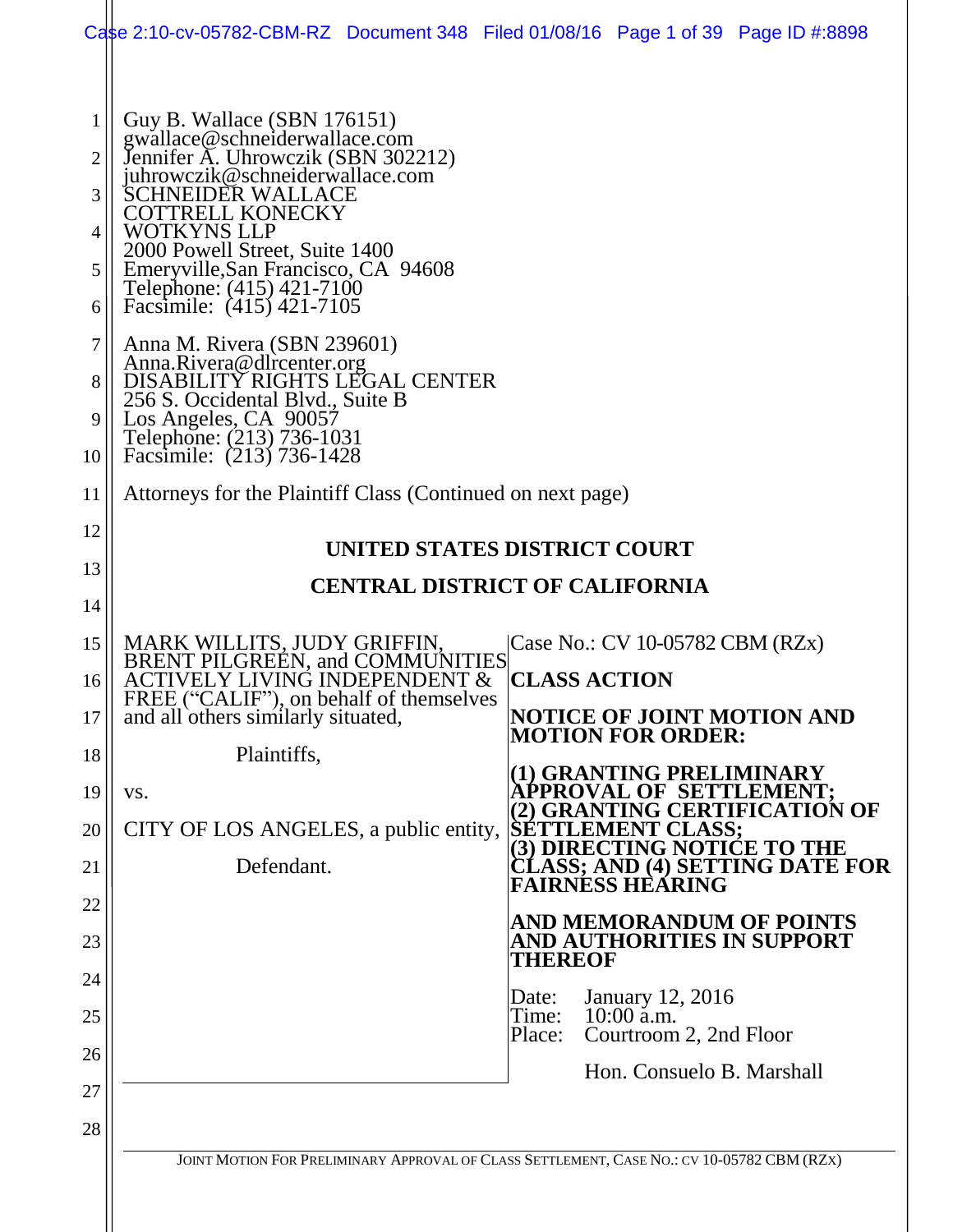|                     | Case 2:10-cv-05782-CBM-RZ Document 348 Filed 01/08/16 Page 2 of 39 Page ID #:8899                                                                         |
|---------------------|-----------------------------------------------------------------------------------------------------------------------------------------------------------|
|                     |                                                                                                                                                           |
| $\mathbf{1}$        | Linda M. Dardarian (SBN 131001)                                                                                                                           |
| $\overline{2}$<br>3 | ldardarian@gbdhlegal.com<br>Andrew P. Lee (SBN 245903)                                                                                                    |
| 4                   |                                                                                                                                                           |
| 5                   | alee @gbdhlegal.com<br>GOLDSTEIN, BORGEN, DARDARIAN & HO<br>300 Lakeside Drive, Suite 1000<br>Oakland, CA 94612<br>(510) 763-9800<br>(510) 835-1417 (Fer) |
| 6                   | $(510)$ 835-1417 (Fax)                                                                                                                                    |
| 7                   | Jinny Kim (SBN 208953)                                                                                                                                    |
| 8                   | ikim@las-elc.org<br>Rachael Langston (SBN 257950)<br>rlangston@las-elc.org<br>LEGAL AID SOCIETY – EMPLOYMENT LAW CENTER                                   |
| 9                   | 180 Montgomery Street, Suite 600<br>San Francisco, California 94104<br>(415) 864-8848                                                                     |
| 10                  | $(415)$ 593-0096 (Fax)                                                                                                                                    |
| 11                  |                                                                                                                                                           |
| 12                  |                                                                                                                                                           |
| 13                  |                                                                                                                                                           |
| 14                  |                                                                                                                                                           |
| 15                  |                                                                                                                                                           |
| 16                  |                                                                                                                                                           |
| 17<br>18            |                                                                                                                                                           |
| 19                  |                                                                                                                                                           |
| 20                  |                                                                                                                                                           |
| 21                  |                                                                                                                                                           |
| 22                  |                                                                                                                                                           |
| 23                  |                                                                                                                                                           |
| 24                  |                                                                                                                                                           |
| 25                  |                                                                                                                                                           |
| 26                  |                                                                                                                                                           |
| 27                  |                                                                                                                                                           |
| 28                  |                                                                                                                                                           |
|                     | JOINT MOTION FOR PRELIMINARY APPROVAL OF CLASS SETTLEMENT, CASE NO.: CV 10-05782 CBM (RZX)                                                                |
|                     |                                                                                                                                                           |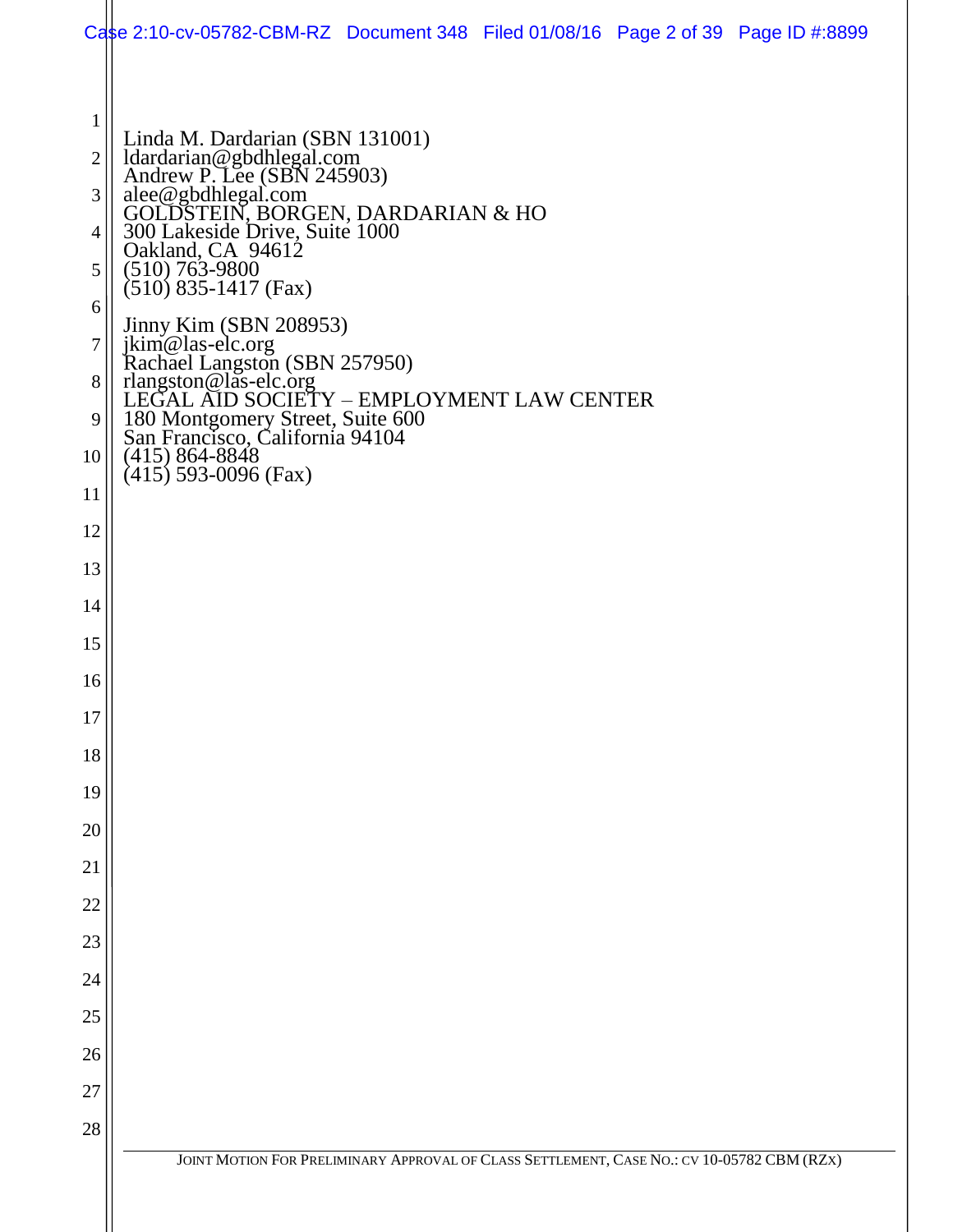# 1

#### **JOINT NOTICE OF MOTION AND MOTION**

| $\sqrt{2}$     | PLEASE TAKE NOTICE that on January 12, 2016, at 10:00 a.m. or as soon                                                                                     |
|----------------|-----------------------------------------------------------------------------------------------------------------------------------------------------------|
| 3              | thereafter as the matter may be heard, in Courtroom 2 of the United States District Court                                                                 |
| $\overline{4}$ | of the Central District of California, located at 312 North Spring Street, Los Angeles,                                                                   |
| $\mathfrak{S}$ | California, Plaintiffs Mark Willits, Judy Griffin, Brent Pilgreen and Communities                                                                         |
| 6              | Actively Living Independent and Free ("CALIF"), on behalf of themselves and all                                                                           |
| $\tau$         | others similarly situated ("Plaintiffs") and Defendant City of Los Angeles ("the City")                                                                   |
| 8              | will jointly move, and hereby do move, this Court for the relief as follows:                                                                              |
| 9              | 1. To preliminarily approve the Settlement Agreement and Release of Claims (the                                                                           |
| 10             | "Agreement") between Plaintiffs and the City;                                                                                                             |
| 11             | 2. To certify under Fed. R. Civ. P. 23(a) & (b)(2), for settlement purposes only, a                                                                       |
| 12             | settlement class defined as follows:                                                                                                                      |
| 13             | All persons (including, without limitation, residents of and visitors to the                                                                              |
| 14             | City) with any Mobility Disability, who, at any time from the beginning of<br>time through the term of this Settlement Agreement (as set forth in Section |
| 15             | 8 below): (i) accessed or attempted to access a Pedestrian Facility located                                                                               |
| 16             | in the City but were impaired or unable to do so due to any barrier or<br>condition rendering such Pedestrian Facility not suitable or sufficient for     |
| 17             | use; or (ii) allege that they would have accessed or attempted to access a                                                                                |
| 18             | Pedestrian Facility located in the City but for allegedly being denied such<br>access due to any barrier or condition rendering such Pedestrian Facility  |
| 19             | not suitable or sufficient for use.                                                                                                                       |
| 20             | 3. The parties also move the Court to appoint the named Plaintiffs as Settlement                                                                          |
| 21             | Class Representatives and Plaintiffs' attorneys as Settlement Class Counsel;                                                                              |
| 22             | 4. To approve the proposed notice to be distributed to Class Members under Fed. R.                                                                        |
| 23             | Civ. P. 23(c)(2) and (e)(1);                                                                                                                              |
| 24             | 5. To set a fairness hearing consistent with the time frame set forth in this Motion;                                                                     |
| 25             | and                                                                                                                                                       |
| 26             | 6. To issue findings as part of the Final Approval and in response to the Parties'                                                                        |
| 27             | joint request, as follows:                                                                                                                                |
| 28             |                                                                                                                                                           |
|                |                                                                                                                                                           |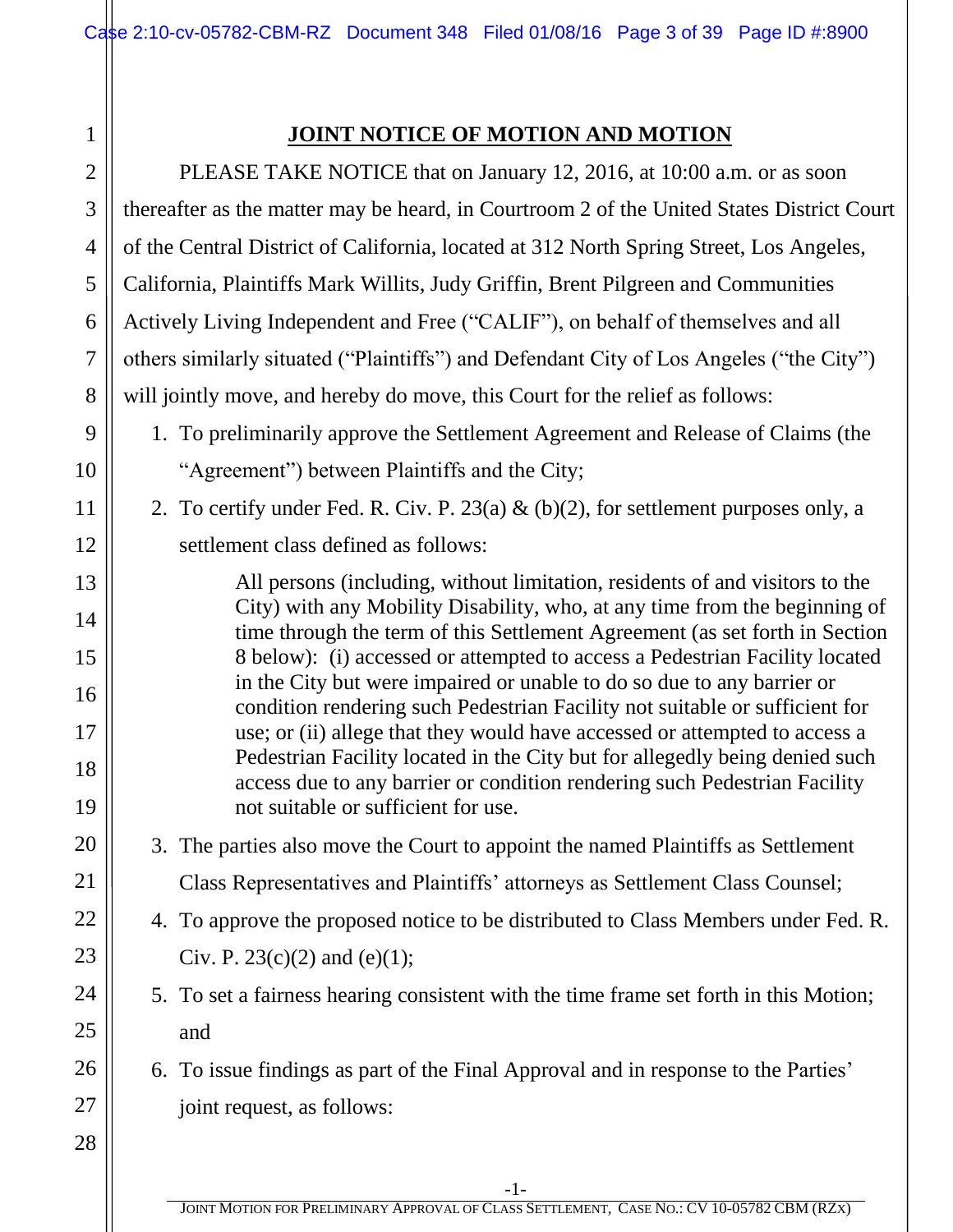| $\mathbf{1}$   | (i)      |                                             | The City's implementation of the Settlement Agreement assures that the                 |
|----------------|----------|---------------------------------------------|----------------------------------------------------------------------------------------|
| $\overline{2}$ |          |                                             | City's Pedestrian Facilities, when viewed in their entirety, are readily               |
| 3              |          |                                             | accessible to and usable by individuals with Mobility Disabilities.                    |
| $\overline{4}$ | (ii)     |                                             | The Settlement Agreement sets forth a reasonable time period and                       |
| 5              |          |                                             | reasonable expenditures of funding for making necessary improvements to                |
| 6              |          |                                             | assure that the City's Pedestrian Facilities, when viewed in their entirety,           |
| 7              |          |                                             | are readily accessible to and usable by individuals with Mobility                      |
| 8              |          | Disabilities.                               |                                                                                        |
| 9              | (iii)    |                                             | There is no evidence before the District Court that the City has                       |
| 10             |          |                                             | intentionally discriminated or acted with deliberate indifference against              |
| 11             |          | individuals with Mobility Disabilities.     |                                                                                        |
| 12             | (iv)     |                                             | The City's compliance with and implementation of the Settlement                        |
| 13             |          |                                             | Agreement are sufficient to satisfy the City's legal obligations to provide            |
| 14             |          |                                             | Program Access to its Pedestrian Facilities, when viewed in their entirety,            |
| 15             |          | for individuals with Mobility Disabilities. |                                                                                        |
| 16             |          |                                             | This Motion is based on this Joint Notice of Motion and Motion, the attached           |
| 17             |          |                                             | Memorandum of Points and Authorities, the Declaration of Guy B. Wallace in Support     |
| 18             |          |                                             | thereof, the pleadings and papers filed in this case, and any oral argument this Court |
| 19             | permits. |                                             |                                                                                        |
| 20             |          |                                             |                                                                                        |
| 21             |          | DATED: January 8, 2016                      | Respectfully submitted,                                                                |
| 22             |          |                                             | <b>SCHNEIDER WALLACE</b>                                                               |
| 23             |          |                                             | <b>COTTRELL KONECKY</b>                                                                |
| 24             |          |                                             | WOTKYNS, LLP                                                                           |
| 25             |          |                                             | <b>/s/Guy B. Wallace</b><br>By:<br>Guy B. Wallace                                      |
| 26             |          |                                             | Counsel for Plaintiffs                                                                 |
| 27             |          |                                             |                                                                                        |
| 28             |          |                                             |                                                                                        |
|                |          |                                             | $-2-$                                                                                  |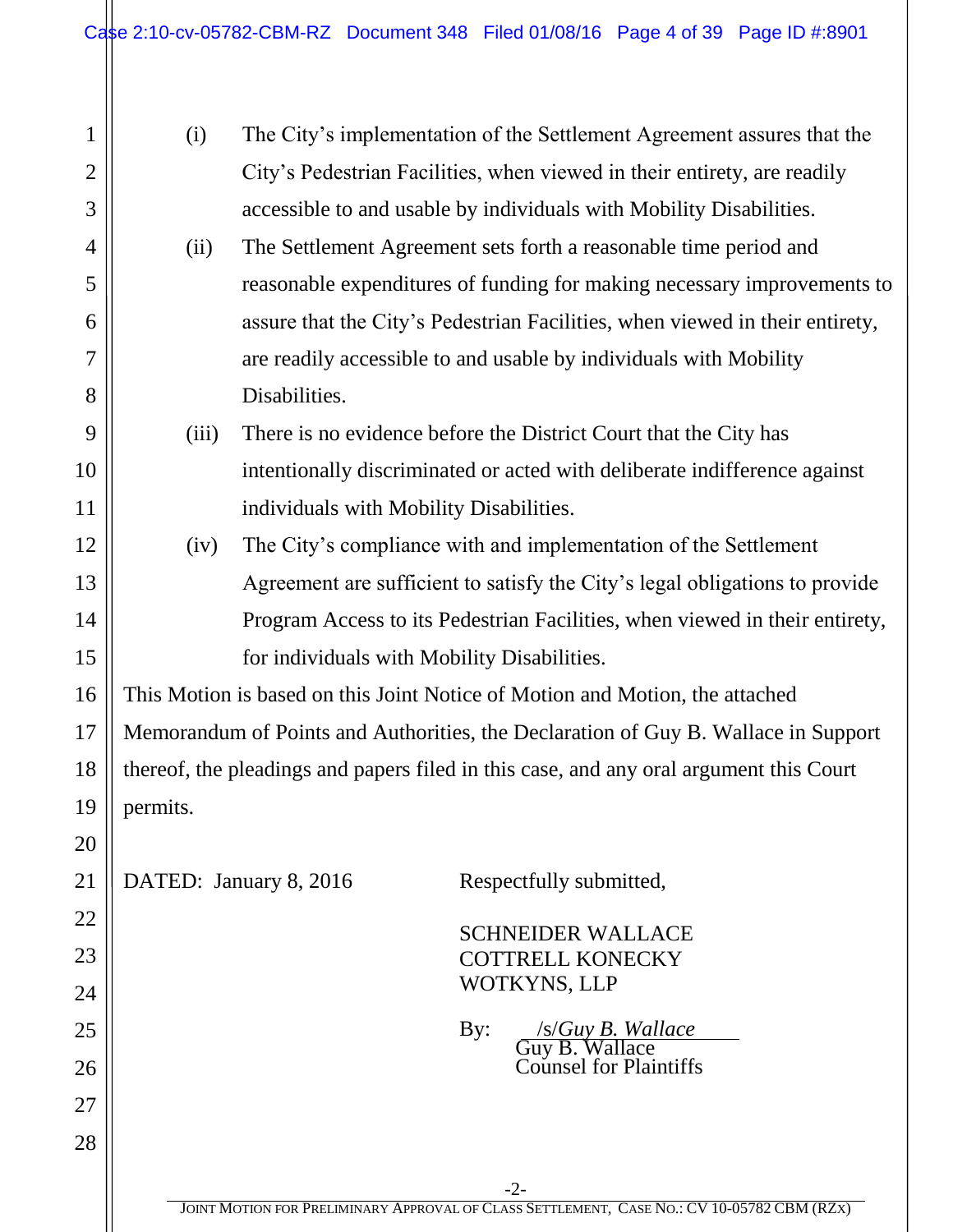|                | Case 2:10-cv-05782-CBM-RZ Document 348 Filed 01/08/16 Page 5 of 39 Page ID #:8902 |     |                                                                                                     |  |
|----------------|-----------------------------------------------------------------------------------|-----|-----------------------------------------------------------------------------------------------------|--|
|                |                                                                                   |     |                                                                                                     |  |
| $\mathbf{1}$   |                                                                                   |     |                                                                                                     |  |
| $\overline{2}$ |                                                                                   |     | LOZANO SMITH, LLP                                                                                   |  |
| $\mathfrak{Z}$ |                                                                                   |     |                                                                                                     |  |
| $\overline{4}$ | DATED: January 8, 2016                                                            | By: |                                                                                                     |  |
| 5              |                                                                                   |     | <i>S/Kevin E. Gilbert</i><br>Kevin E. Gilbert<br>Counsel for Defendant<br>CITY OF LOS ANGELES       |  |
| 6              |                                                                                   |     |                                                                                                     |  |
| $\overline{7}$ |                                                                                   |     |                                                                                                     |  |
| 8              |                                                                                   |     |                                                                                                     |  |
| 9              |                                                                                   |     |                                                                                                     |  |
| 10             |                                                                                   |     |                                                                                                     |  |
| 11             |                                                                                   |     |                                                                                                     |  |
| 12             |                                                                                   |     |                                                                                                     |  |
| 13<br>14       |                                                                                   |     |                                                                                                     |  |
| 15             |                                                                                   |     |                                                                                                     |  |
| 16             |                                                                                   |     |                                                                                                     |  |
| 17             |                                                                                   |     |                                                                                                     |  |
| 18             |                                                                                   |     |                                                                                                     |  |
| 19             |                                                                                   |     |                                                                                                     |  |
| 20             |                                                                                   |     |                                                                                                     |  |
| 21             |                                                                                   |     |                                                                                                     |  |
| $22\,$         |                                                                                   |     |                                                                                                     |  |
| 23             |                                                                                   |     |                                                                                                     |  |
| 24             |                                                                                   |     |                                                                                                     |  |
| $25\,$         |                                                                                   |     |                                                                                                     |  |
| $26\,$         |                                                                                   |     |                                                                                                     |  |
| $27\,$         |                                                                                   |     |                                                                                                     |  |
| $28\,$         |                                                                                   |     |                                                                                                     |  |
|                |                                                                                   |     | $-3-$<br>JOINT MOTION FOR PRELIMINARY APPROVAL OF CLASS SETTLEMENT, CASE NO.: CV 10-05782 CBM (RZX) |  |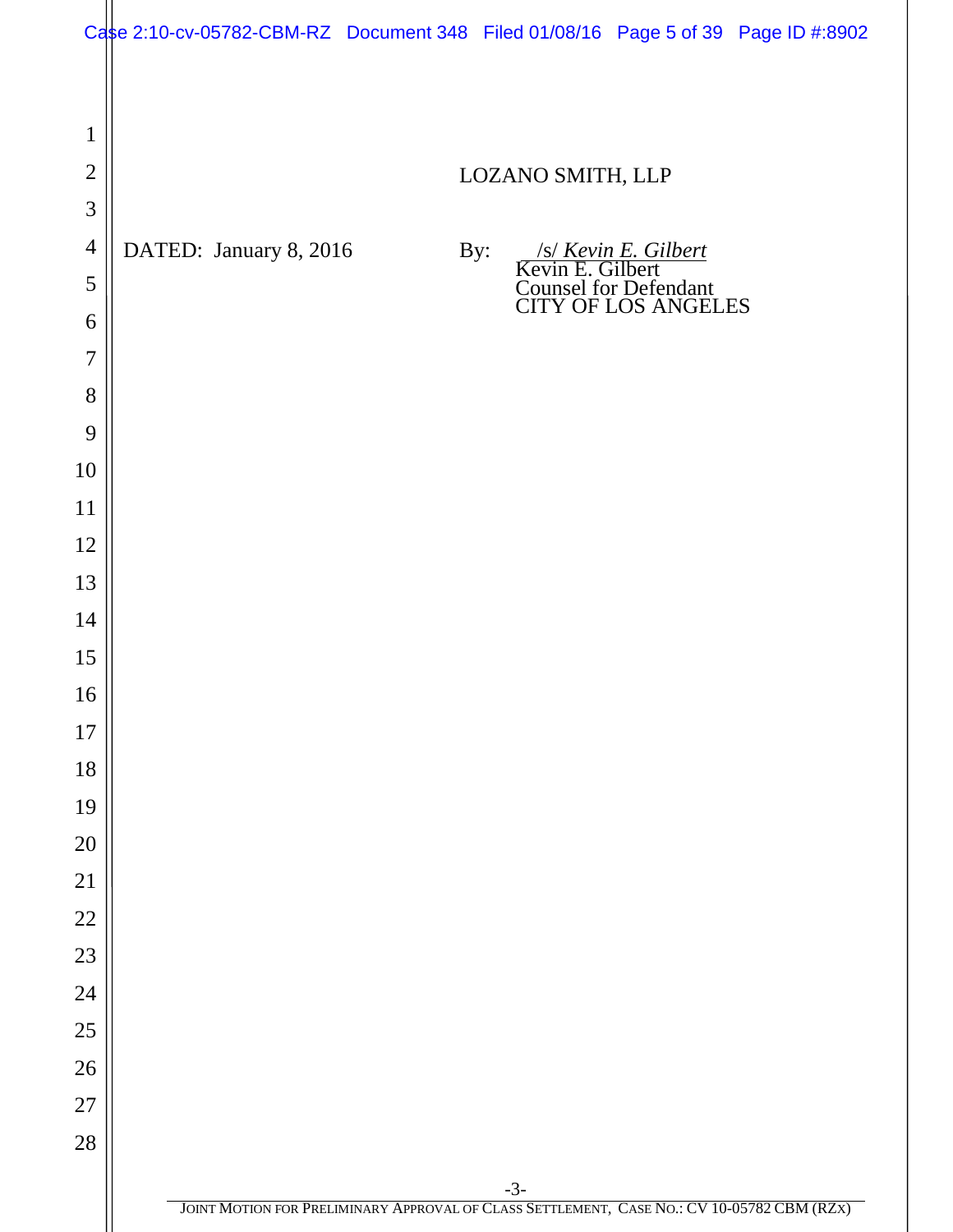|      |                 | <b>TABLE OF CONTENTS</b>                                        |
|------|-----------------|-----------------------------------------------------------------|
| I.   |                 |                                                                 |
| II.  |                 | RELEVANT BACKGROUND AND PROCEDURAL HISTORY 2                    |
|      | A.              |                                                                 |
|      | <b>B.</b>       |                                                                 |
|      | $\mathcal{C}$ . |                                                                 |
|      | D.              |                                                                 |
|      | E.              |                                                                 |
|      | F.              |                                                                 |
| III. |                 |                                                                 |
|      | A.              |                                                                 |
|      | <b>B.</b>       |                                                                 |
|      |                 | Annual Commitment for Program Access Improvements 5<br>1.       |
|      |                 | The Program Access Improvements Required by the<br>2.           |
|      |                 | 3.                                                              |
|      |                 | 4.                                                              |
|      |                 | 5.                                                              |
|      |                 | The ADA Coordinator for the Pedestrian Right of Way9<br>6.      |
|      | $\mathsf{C}.$   |                                                                 |
|      | D.              |                                                                 |
|      | Ε.              |                                                                 |
|      | F.              |                                                                 |
|      | G.              |                                                                 |
| IV.  |                 |                                                                 |
|      | A.              | <b>Class Certification Has Already Been Granted and Remains</b> |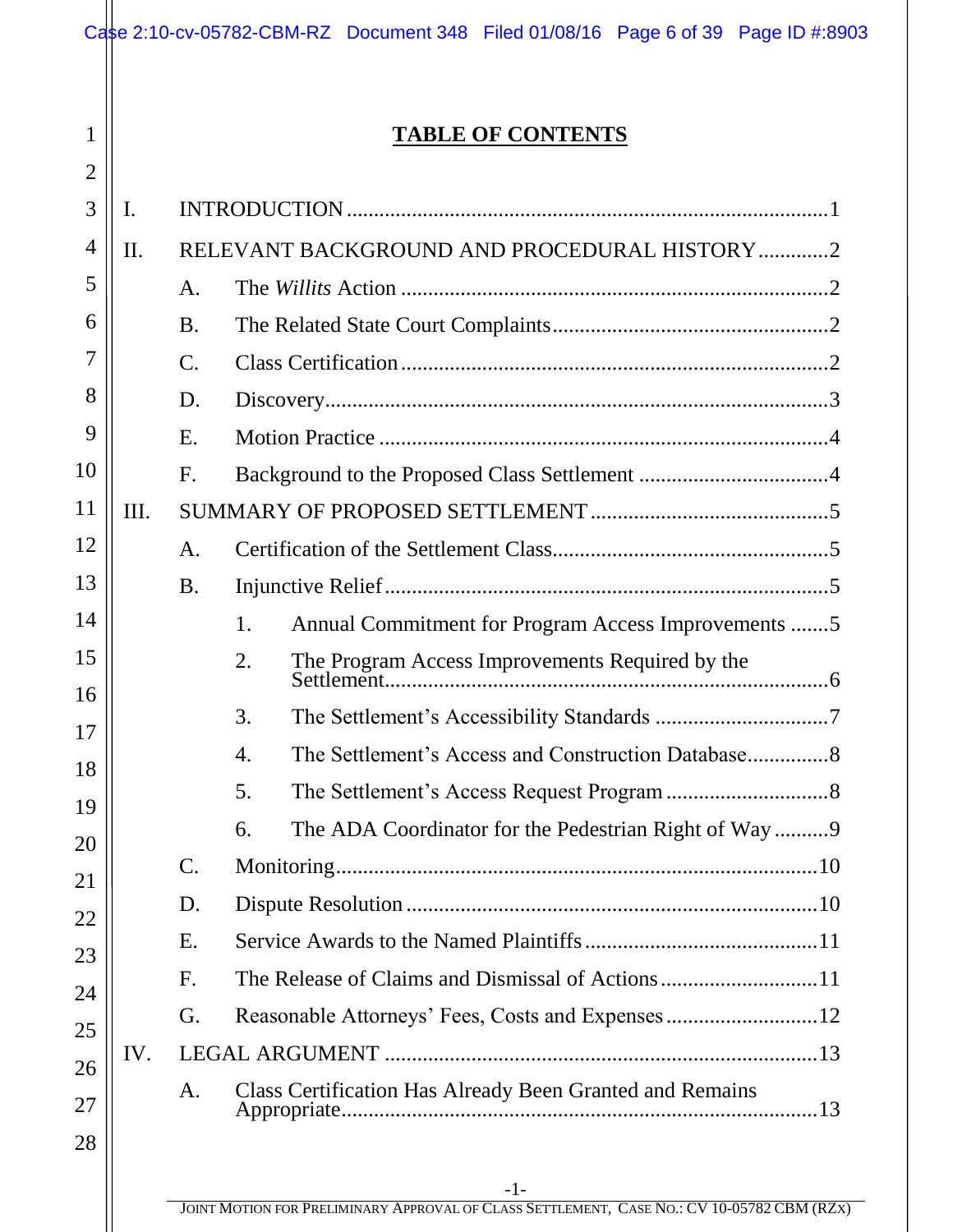|                     |                | Case 2:10-cv-05782-CBM-RZ Document 348 Filed 01/08/16 Page 7 of 39 Page ID #:8904                                        |
|---------------------|----------------|--------------------------------------------------------------------------------------------------------------------------|
| 1                   |                | 1.<br>This Court Should Appoint the Named Plaintiffs As Class<br>Representatives to Represent the Settlement Class 14    |
| $\overline{2}$<br>3 |                | 2.                                                                                                                       |
| 4                   | <b>B.</b>      |                                                                                                                          |
| 5                   |                | 1.<br>The Settlement Is Entitled to a Presumption of Fairness17                                                          |
| 6<br>7              |                | 2.<br>The Settlement Is Fair Given the Settlement Benefits and the                                                       |
| 8                   |                | The Settlement will Result in Substantial Benefits to the<br>a.                                                          |
| 9                   |                | The Litigation Risks Support Preliminary Approval 20<br>$\mathbf b$ .                                                    |
| 10<br>11            |                | 3.<br>The Service Awards to the Class Representatives Are Fair and                                                       |
| 12                  |                | 4.<br>The Court Should Preliminarily Approve Class Counsel's<br>Attorneys' Fees and Costs Because They Are Reasonable 22 |
| 13                  | $\mathsf{C}.$  | The Proposed Notice Satisfies Due Process and Should be                                                                  |
| 14                  |                | .24                                                                                                                      |
| 15                  | D.             |                                                                                                                          |
| 16                  | V. CONCLUSION. | 26                                                                                                                       |
| 17                  |                |                                                                                                                          |
| 18                  |                |                                                                                                                          |
| 19                  |                |                                                                                                                          |
| 20                  |                |                                                                                                                          |
| 21                  |                |                                                                                                                          |
| 22                  |                |                                                                                                                          |
| 23                  |                |                                                                                                                          |
| 24                  |                |                                                                                                                          |
| 25                  |                |                                                                                                                          |
| 26                  |                |                                                                                                                          |
| 27<br>28            |                |                                                                                                                          |
|                     |                | $-2-$                                                                                                                    |
|                     |                | JOINT MOTION FOR PRELIMINARY APPROVAL OF CLASS SETTLEMENT, CASE NO.: CV 10-05782 CBM (RZX)                               |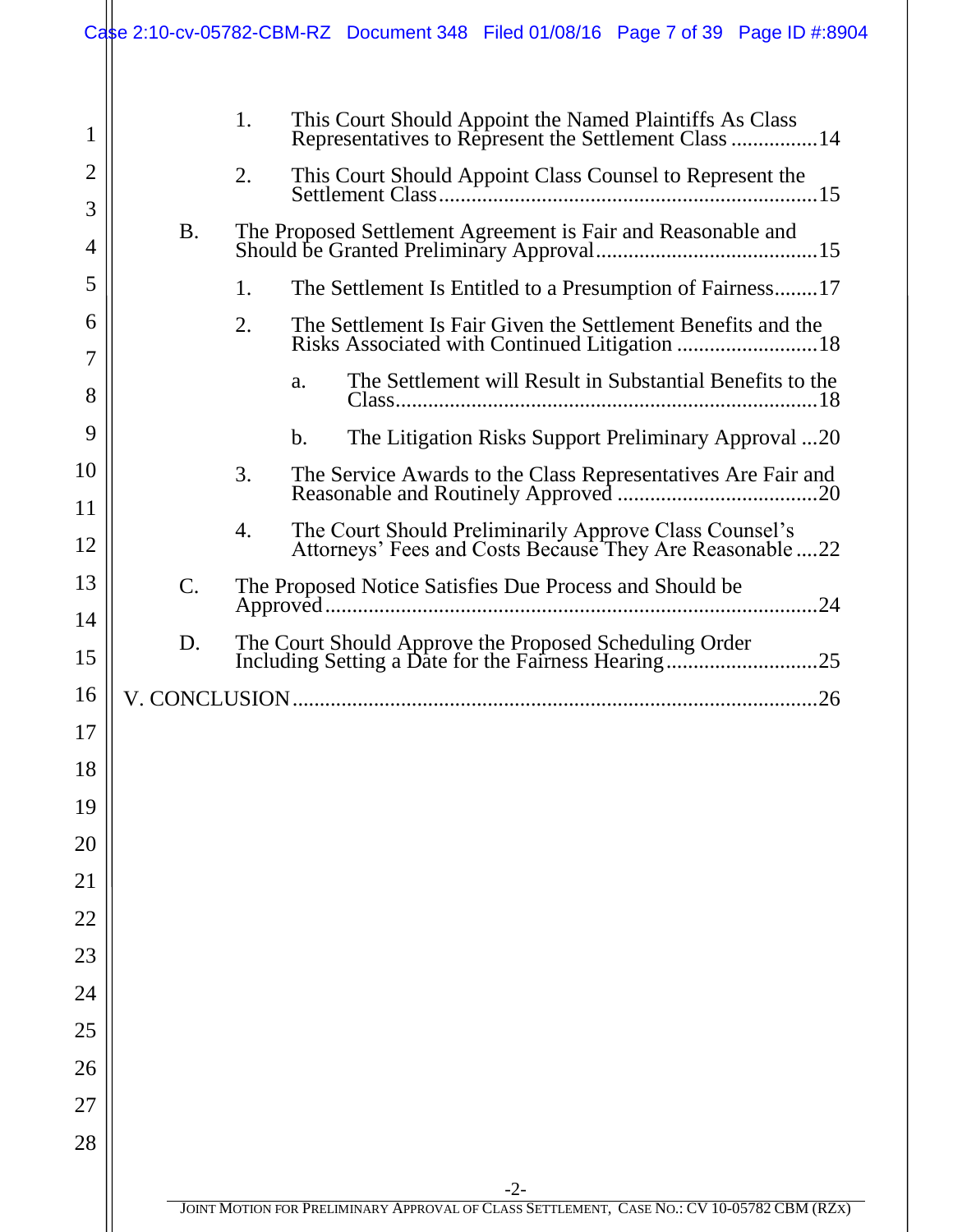| Case 2:10-cv-05782-CBM-RZ Document 348 Filed 01/08/16 Page 8 of 39 Page ID #:8905 |  |  |
|-----------------------------------------------------------------------------------|--|--|

1

2

#### **TABLE OF AUTHORITIES**

| 3  | <b>FEDERAL CASES</b>                             |
|----|--------------------------------------------------|
| 4  | Alberto v. GMRI, Inc.,                           |
| 5  |                                                  |
| 6  | Camacho v. Bridgeport Fin., Inc.,                |
| 7  |                                                  |
| 8  | Carter v. Anderson Merchandisers, LP,            |
| 9  |                                                  |
| 10 | Churchill Vill. L.L.C. v. Gen. Elec.,            |
| 11 |                                                  |
| 12 | Class Plaintiffs v. City of Seattle,             |
| 13 |                                                  |
| 14 | Farrar v. Hobby,                                 |
| 15 |                                                  |
| 16 | Fernandez v. Victoria Secret Stores, LLC,        |
| 17 |                                                  |
| 18 | Hanlon v. Chrysler Corp.,                        |
| 19 |                                                  |
| 20 | Hensley v. Eckerhart,                            |
| 21 | 22                                               |
| 22 | In re Bluetooth Headset Prods. Liability Litig., |
| 23 |                                                  |
| 24 | In re Heritage Bond Litig.,                      |
| 25 |                                                  |
| 26 | In re Mego Fin. Corp. Sec. Litig.,               |
| 27 |                                                  |
| 28 |                                                  |
|    |                                                  |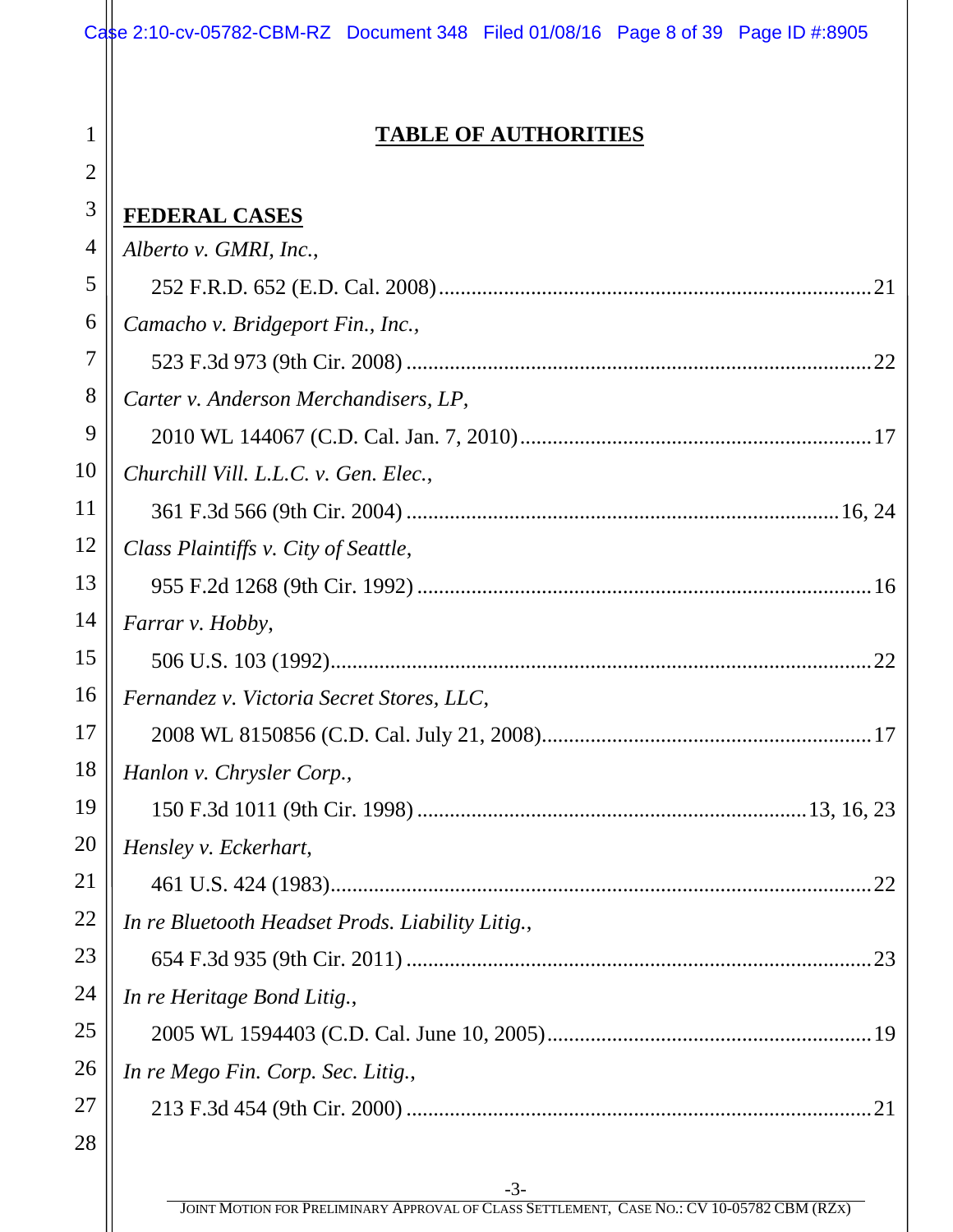#### Case 2:10-cv-05782-CBM-RZ Document 348 Filed 01/08/16 Page 9 of 39 Page ID #:8906

| $\mathbf{1}$ | In re Online DVD-Rental Antitrust Litig.,                                                  |
|--------------|--------------------------------------------------------------------------------------------|
| 2            |                                                                                            |
| 3            | In re Oracle Sec. Litig.,                                                                  |
| 4            |                                                                                            |
| 5            | In re Synocor ERISA Litig.,                                                                |
| 6            |                                                                                            |
| 7            | In re Tableware Antitrust Litig.,                                                          |
| 8            |                                                                                            |
| 9            | Lerwill v. Inflight Motion Pictures, Inc.,                                                 |
| 10           |                                                                                            |
| 11           | Mullane v. Cent. Hanover Bank & Trust Co.,                                                 |
| 12           |                                                                                            |
| 13           | Nat'l Rural Telecomm's Coop. v. DIRECTV, Inc.,                                             |
| 14           |                                                                                            |
| 15           | Officers for Justice v. Civil Serv. Comm'n,                                                |
| 16           |                                                                                            |
| 17           | Rodriguez v. West Publ'g Corp.,                                                            |
| 18           | 20                                                                                         |
| 19           | Six (6) Mexican Workers v. Ariz. Citrus Growers,                                           |
| 20           |                                                                                            |
| 21           | Staton v. Boeing Co.,                                                                      |
| 22           |                                                                                            |
| 23           | Tex. State Teachers Ass'n v. Garland Indep. Sch. Dist.,                                    |
| 24           |                                                                                            |
| 25           | True v. Am. Honda Motor Co.,                                                               |
| 26           |                                                                                            |
| 27           | Turcios v. Carma Labs., Inc.,                                                              |
| 28           |                                                                                            |
|              | $-4-$                                                                                      |
|              | JOINT MOTION FOR PRELIMINARY APPROVAL OF CLASS SETTLEMENT, CASE NO.: CV 10-05782 CBM (RZX) |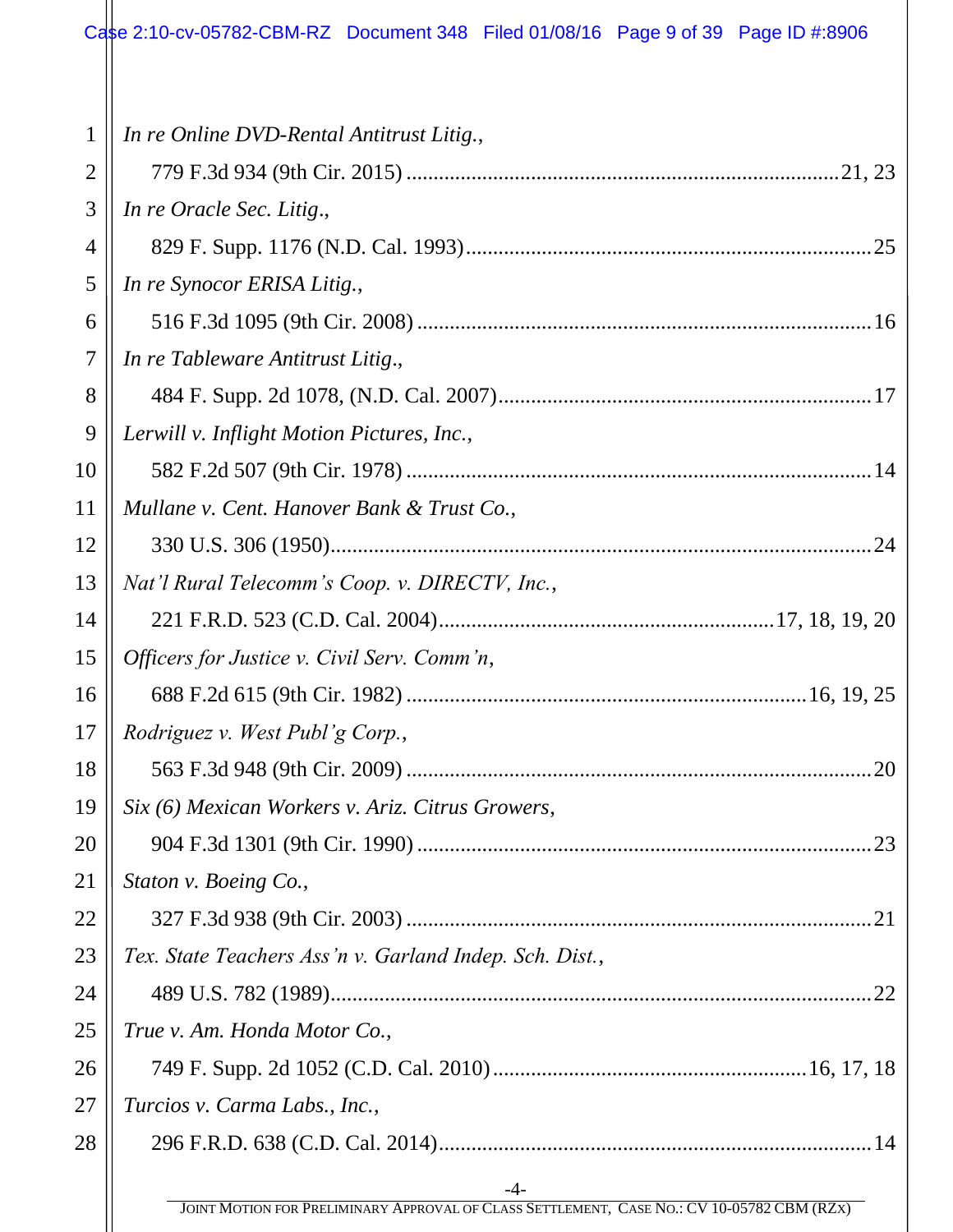#### Case 2:10-cv-05782-CBM-RZ Document 348 Filed 01/08/16 Page 10 of 39 Page ID #:8907

| $\mathbf{1}$   | Van Brokhorst v. Safeco Corp.,                                                |
|----------------|-------------------------------------------------------------------------------|
| $\overline{2}$ |                                                                               |
| 3              | Van Vranken v. Atlantic Richfield Co.,                                        |
| 4              |                                                                               |
| 5              | Vizcaino v. Microsoft Corp.,                                                  |
| 6              |                                                                               |
| 7              | Wal-Mart Stores, Inc. v. Dukes,                                               |
| 8              |                                                                               |
| 9              | Weeks v. Kellogg Co.,                                                         |
| 10             |                                                                               |
| 11             | Willits v. City of Los Angeles,                                               |
| 12             | No. CV 10-05782 CBM (RZx), 2011 WL 7767305 (C.D. Cal. Jan. 3, 2011).3, 13, 14 |
| 13             | <b>FEDERAL STATUTES</b>                                                       |
| 14             |                                                                               |
| 15             |                                                                               |
| 16             | <b>STATE STATUTES</b>                                                         |
| 17             |                                                                               |
| 18             |                                                                               |
| 19             |                                                                               |
| 20             |                                                                               |
| 21             | <b>RULES AND REGULATIONS</b>                                                  |
| 22             |                                                                               |
| 23             |                                                                               |
| 24             |                                                                               |
| 25             |                                                                               |
| 26             |                                                                               |
| 27             |                                                                               |
| 28             |                                                                               |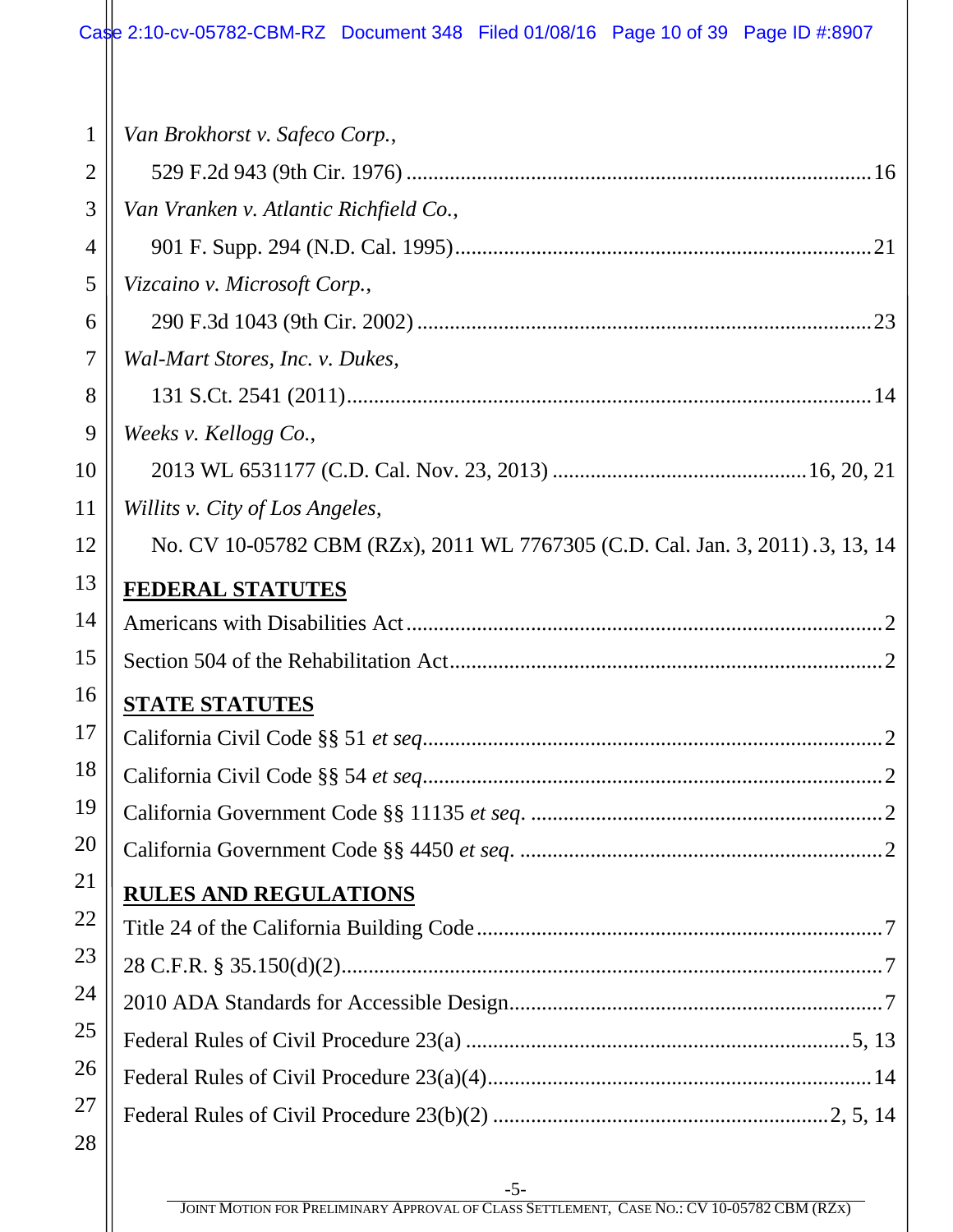| 1              |                                                                                          |
|----------------|------------------------------------------------------------------------------------------|
| $\overline{2}$ |                                                                                          |
| 3              |                                                                                          |
| $\overline{4}$ | <b>OTHER AUTHORITIES</b>                                                                 |
| 5              | Federal Judicial Center, Manual for Complex Litigation (4th ed. 2004), § 21.62  17       |
| 6              | Federal Judicial Center, Manual for Complex Litigation (4th ed. 2004), §§ 21.63, et seq. |
| $\overline{7}$ |                                                                                          |
| 8              | Federal Judicial Center, Manual for Complex Litigation (4th ed. 2004), § 21.7 22         |
| 9              |                                                                                          |
| 10             |                                                                                          |
| 11             |                                                                                          |
| 12             |                                                                                          |
| 13             |                                                                                          |
| 14             |                                                                                          |
| 15             |                                                                                          |
| 16             |                                                                                          |
| 17             |                                                                                          |
| 18             |                                                                                          |
| 19             |                                                                                          |
| 20             |                                                                                          |
| 21             |                                                                                          |
| 22             |                                                                                          |
| 23             |                                                                                          |
| 24             |                                                                                          |
| 25             |                                                                                          |
| 26             |                                                                                          |
| 27             |                                                                                          |
| 28             |                                                                                          |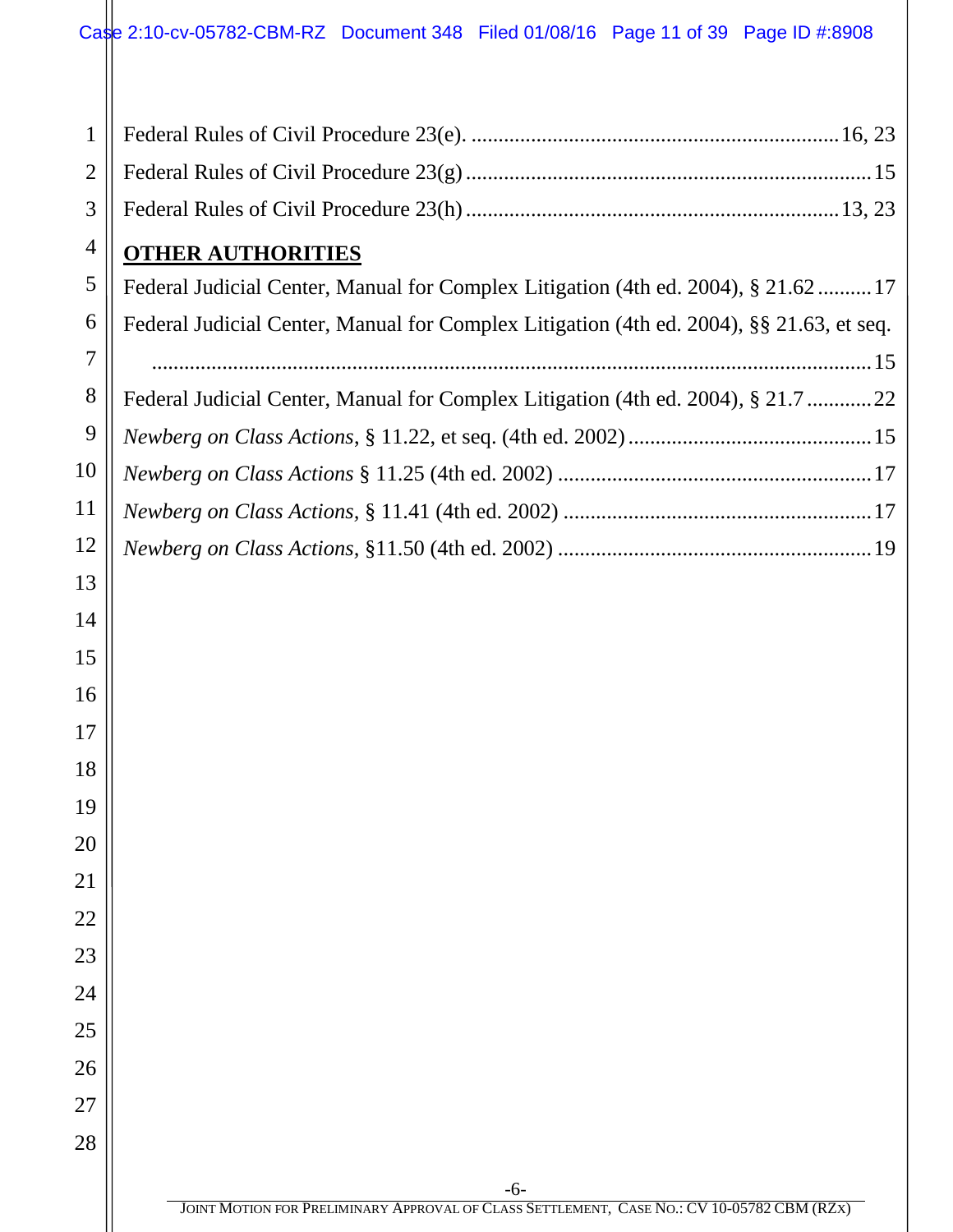#### <span id="page-11-0"></span>**I. INTRODUCTION**

2 3 4 5 The proposed Settlement Agreement and Release of Claims ("Settlement" or "Settlement Agreement") provides extensive injunctive relief to an estimated class of 280,000 people with mobility disabilities in the City of Los Angeles while eliminating the risk of duplicative litigation. The proposed Settlement requires the City of Los Angeles ("the City") to expend in excess of \$1.367 billion over 30 years to make its public sidewalk and crosswalk system accessible to persons with mobility disabilities. It will require the City to install, repair, and upgrade curb ramps; repair sidewalks and walkways damaged by tree roots; repair broken or uneven pavement; correct noncompliant cross-slopes in sidewalks; install tree gates and missing utility covers; and remediate other inaccessible conditions. The proposed Settlement will also permit Class Members to submit requests for access repairs such as curb ramp installations and tree root fixes at specific locations, which the City will use its best efforts to remediate within 120 days of receiving the request. In addition, the proposed Settlement calls for the hiring of an ADA Coordinator for the Pedestrian Right of Way, and includes effective reporting, monitoring and dispute resolution mechanisms.

The proposed Settlement follows five years of contested litigation, including extensive discovery and motion practice. The parties reached the Settlement after eight formal mediation sessions under the supervision of the Honorable Edward A. Infante (Ret.) and the Honorable Dickran Tevrizian (Ret.) and numerous in-person and telephone negotiations between counsel and key City officials.

The proposed Settlement Agreement is fair, adequate and reasonable, and satisfies all of the criteria for preliminary settlement approval under Rule 23 of the Federal Rules of Civil Procedure. Accordingly, the parties ask that the Court: (i) preliminarily approve the Settlement; (ii) certify the proposed Settlement Class and appoint the named Plaintiffs as Settlement Class Representatives and Plaintiffs' attorneys as Settlement Class Counsel; (iii) approve the proposed form of the class notice and distribution plan; and (iv) set a fairness hearing.

1

-1-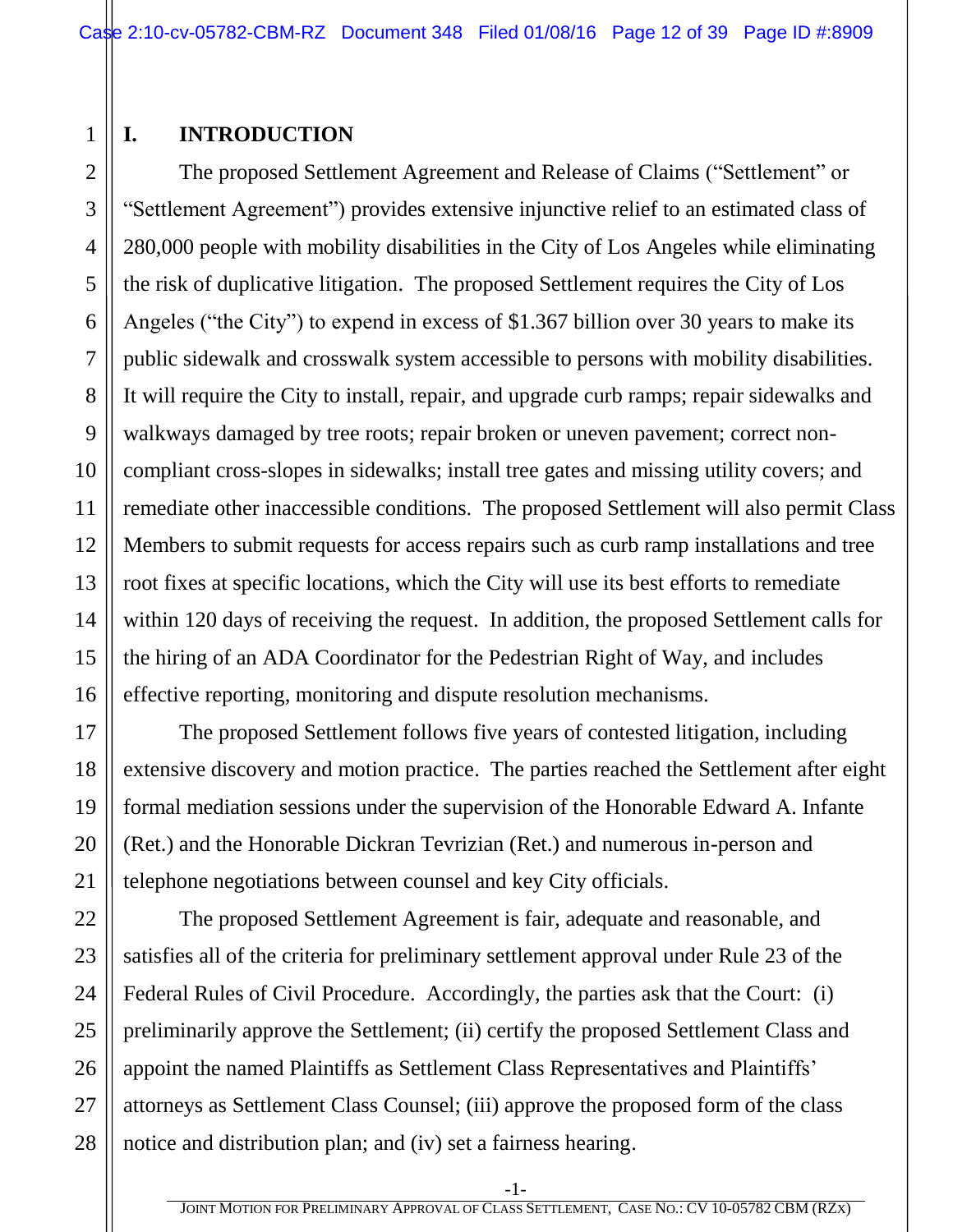## 2 3

1

#### <span id="page-12-1"></span><span id="page-12-0"></span>**II. RELEVANT BACKGROUND AND PROCEDURAL HISTORY A. The** *Willits* **Action**

On August 4, 2010, Plaintiffs commenced a class action against the City of Los Angeles alleging claims under the Americans with Disabilities Act ("ADA"), Section 504 of the Rehabilitation Act ("Section 504"), California Government Code §§ 11135 *et seq*., California Civil Code §§ 51 *et seq*., California Government Code §§ 4450 *et seq*., and California Civil Code §§ 54 *et seq*. *See* Complt.; Dkt. No. 1. On December 10, 2010, this Court ordered Plaintiffs' claims under California law dismissed, without prejudice, to be pursued in state court. *See* Dec. 10, 2010 Order; Dkt. No. 57.

<span id="page-12-2"></span>

#### **B. The Related State Court Complaints**

On December 12, 2006, Saundra Carter commenced an action against the City in the Superior Court of the State of California for the County of Los Angeles, Case No. BC 363305. On December 5, 2007, Nicole Fahmie also commenced a class action against the City in the Superior Court, Case No. BC 381773. On January 27, 2011, the Superior Court consolidated the actions under Case No. BC 363305 ("*Carter/Fahmie*").

On December 8, 2008, Victor Pineda, Anatoli Ilyashov and CALIF commenced an action against the City and various individual defendants in the Superior Court, *Victor Pineda, et al v. City of Los Angeles*, Case No. BC 403327. In the complaint, the Pineda plaintiffs alleged claims under the ADA, Section 504, California Government Code §§ 11135 *et seq*., and California Civil Code §§ 51 *et seq*.

On March 15, 2011, following this Court's dismissal of the California law claims, the *Willits* Plaintiffs commenced an action against the City in the Superior Court, *Griffin v. City of Los Angeles,* Case No. BC 457403. The *Willits* plaintiffs alleged claims under California Government Code §§ 11135 *et seq*., California Civil Code §§ 51 *et seq*., and California Government Code §§ 4450 *et seq*.

<span id="page-12-3"></span>

#### **C. Class Certification**

On January 3, 2011, this Court granted Plaintiffs' motion for class certification pursuant to Federal Rules of Civil Procedure 23(b)(2), certifying the following class of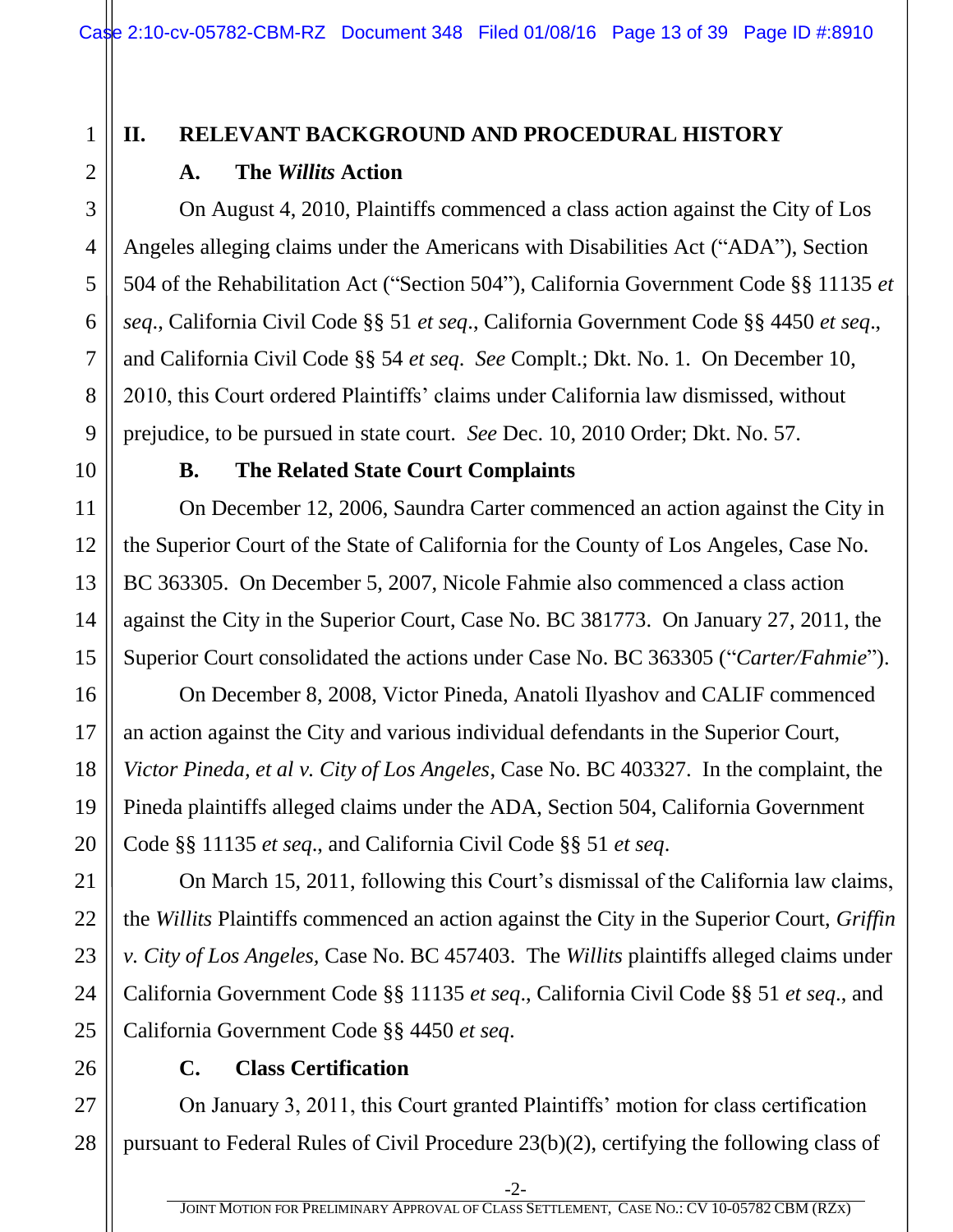1 persons for declaratory and injunctive relief only: "All persons with mobility disabilities who have been denied access to pedestrian rights of way in the City of Los Angeles as a result of Defendants' policies and practices with regard to its pedestrian rights of way and disability access." *Willits v. City of Los Angeles*, No. CV 10-05782 CBM (RZx), 2011 WL 7767305, at \*5 (C.D. Cal. Jan. 3, 2011). This Court appointed Schneider Wallace Cottrell Konecky Wotkyns, LLP and Disability Rights Legal Center as Class Counsel and appointed Mark Willits, Judy Griffin, Brent Pilgreen and CALIF as class representatives. *Id.* Subsequently, this Court appointed the law firm of Goldstein, Borgen, Dardarian & Ho and the Legal Aid Society-Employment Law Center as additional Class Counsel. *See* Dkt. No. 177.

#### **D. Discovery**

<span id="page-13-0"></span>The parties have propounded and responded to extensive discovery regarding the accessibility of the City's pedestrian rights of way and the City's efforts to comply with the ADA and Section 504 since their implementation in 1992 and 1977 respectively. Altogether, the parties propounded over 200 interrogatories, exchanged over 4 million pages of documents, and engaged in more than 35 days of deposition. *See* Declaration of Guy B. Wallace in Support of Joint Motion for Preliminary Approval ("Wallace Decl.") at  $\P$  16-17. Among many other witnesses, Class Counsel deposed the City's Chief Administrative Officer, the ADA Coordinator, the ADA Compliance Officer, the City's Chief Architect, and the officials in the Bureau of Engineering and the Bureau of Street Services with responsibility for disability access compliance.

Moreover, Plaintiffs' access experts conducted extensive site inspections at representative locations throughout the City's fifteen council districts and in neighborhoods across greater Los Angeles. In addition to site inspections by disability access experts, Class Counsel also sent an investigator to photograph the condition of hundreds of the City's sidewalk segments. Wallace Decl. ¶ 22.

The parties filed at least nine discovery-related motions and appeared in multiple discovery-related hearings before the Special Master for discovery, Magistrate Judge

-3-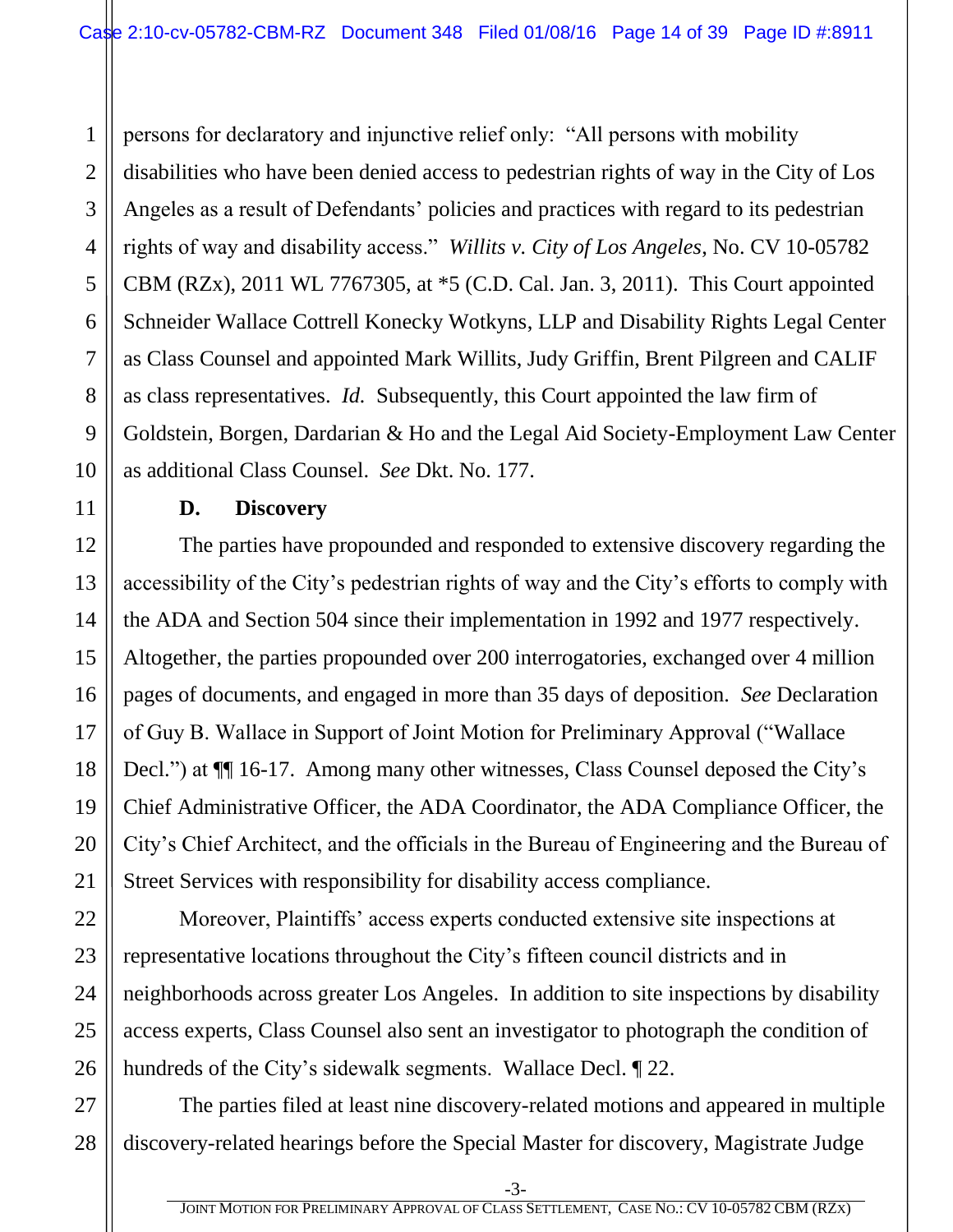James Larson (Ret.). *Id.* at ¶ 18. (*See* Dkt. Nos. 67, 84, 95, 197, 199, 222, 223, 224, 227.)

It is Defendant's position that despite this extensive discovery, Plaintiffs did not identify any evidence to suggest that the City had intentionally discriminated against or shown deliberate indifference to individuals with mobility disabilities. Likewise, the District Court made no findings of any liability or wrongdoing by the City in the *Willits*  Action. In addition, the District Court made no findings that the City, with respect to any Pedestrian Facilities located in the City: (i) acted intentionally to discriminate against persons with disabilities; (ii) acted with reckless disregard of the rights of persons with disabilities; or (iii) acted in any manner that would support a finding that the City is liable for damages under Title II of the ADA, Section 504 of the Rehabilitation Act, or otherwise.

#### **E. Motion Practice**

<span id="page-14-0"></span>The parties engaged in extensive motion practice through the pendency of this matter (*see* Wallace Decl. ¶¶ 23-24), including but not limited to the following: On November 28, 2012, Plaintiffs filed a motion for partial summary judgment on the issue of whether an undue hardship defense existed under Section 504. This Court granted Plaintiffs' motion on February 25, 2013, and its decision was subsequently certified for interlocutory appeal by the Ninth Circuit. Dkt. No. 212. The matter was fully briefed and oral argument was scheduled before the Ninth Circuit at the time that the parties reached the proposed settlement. Wallace Decl. ¶ 24.

#### **F. Background to the Proposed Class Settlement**

<span id="page-14-1"></span>Since August 18, 2013, the parties have participated in good faith negotiations, under the supervision of the Hon. Dickran Tevrizian (Ret.) and the Hon. Edward A. Infante (Ret.) of the Judicial Arbitration and Mediation Service ("JAMS"). In total, the parties engaged in eight full-day mediation sessions between August 18, 2013 and December 19, 2014. Wallace Decl. ¶ 27.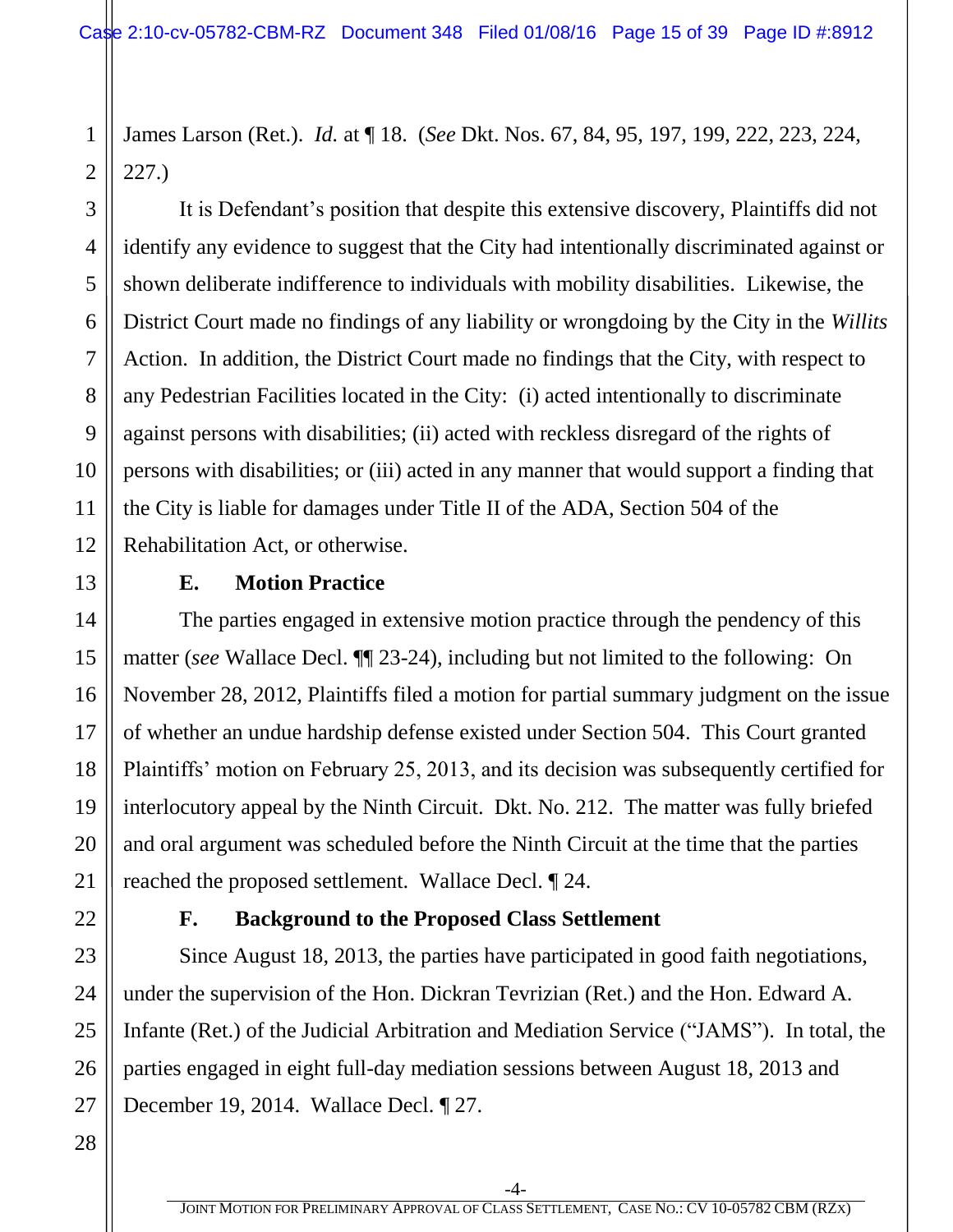2 Between these mediation sessions, select counsel for the parties and/or key City officials, including but not limited to City Administrative Officer Miguel Santana, met directly to engage in further negotiations. Wallace Decl. ¶ 28. These negotiations were intensive and ultimately successful in resolving this action. *Id*. at ¶¶ 27-30.

#### <span id="page-15-0"></span>**III. SUMMARY OF PROPOSED SETTLEMENT**

The proposed settlement, attached as Exhibit A to this Motion, includes the

<span id="page-15-1"></span>following terms which were agreed to by the parties and incorporated herein.

**A. Certification of the Settlement Class**

The parties stipulate to a Settlement Class for injunctive relief under Rules 23(a)

 $\&$  (b)(2) of the Federal Rules of Civil Procedure, defined as:

All persons (including, without limitation, residents of and visitors to the City) with any Mobility Disability, who, at any time from the beginning of time through the term of this Settlement Agreement (i) accessed or attempted to access a Pedestrian Facility located in the City but were impaired or unable to do so due to any barrier or condition rendering such Pedestrian Facility not suitable or sufficient for use; or (ii) allege that they would have accessed or attempted to access a Pedestrian Facility located in the City but for allegedly being denied such access due to any barrier or condition rendering such Pedestrian Facility not suitable or sufficient for use.

Settlement at Part II(U). As a practical matter, the Settlement Class does not expand the class membership or legal claims previously certified by the Court, but rather clarifies the class definition. As a Rule 23(b)(2) class, no Class Member may opt out of any provisions of the Settlement. *See* Settlement at § 6.4.

- <span id="page-15-3"></span><span id="page-15-2"></span>
- **B. Injunctive Relief**

#### **1. Annual Commitment for Program Access Improvements**

Commencing on the date that judgment in this case becomes final, the City will expend a total of \$1,367,142,684 over a 30-year period to remediate access barriers in existing pedestrian facilities. *See* Settlement at § 12.2. The City's Annual Commitment for these "Program Access Improvements" starts with an initial Annual Commitment of \$31,000,000 during each of the first five years of the Settlement, and rises incrementally at five-year intervals, concluding with an Annual Commitment of \$63,169,615 during the final five years of the Settlement. *Id*. If the City expends more or less than the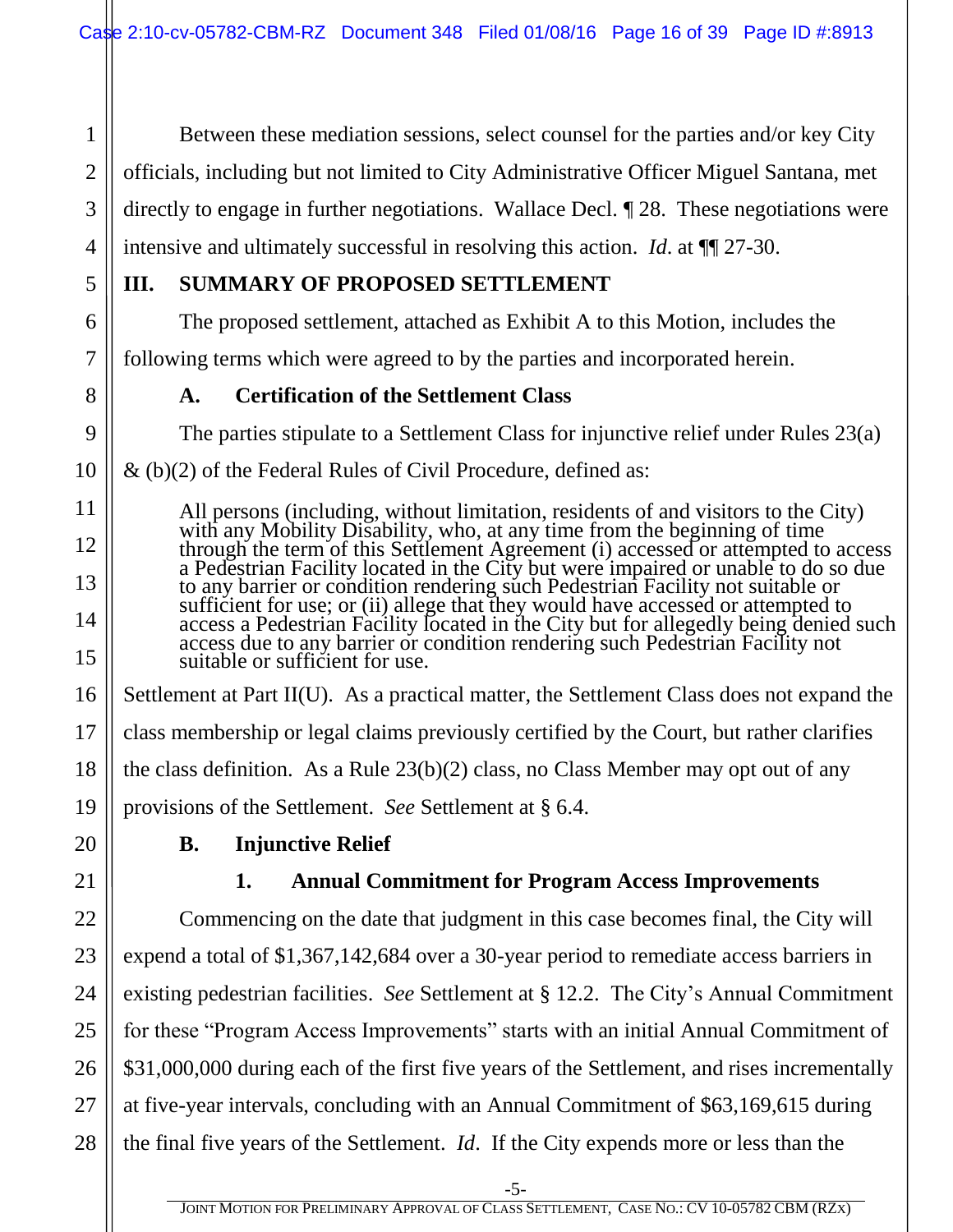required annual amount during any year, the amount will be credited or utilized in subsequent years. *See* Settlement at § 12.6.

7 8 9 10 11 12 13 14 The costs associated with any sidewalks or curb ramps that must be installed or remediated to be brought into compliance with disability access standards due to the resurfacing of certain streets or roadways, street widening or widening of other roadways and alleys, the creation of a new street or reconstruction of an existing street, the construction of a new City building, park or similar major facility or site, sewer or storm drain installations or repairs, or bus pad installation or repairs, typically do not count towards the \$1,367,142,684 sum to be expended on access work under the Settlement, as they would be required in any event by the new construction and alterations requirements of the ADA. *See* Settlement at § 12.5; 28 C.F.R. § 35.151. Rather, the costs related to improvements in the pedestrian right-of-way for new construction and alterations are to be borne by the City independent of the sums included in the Settlement Agreement for Program Access Improvements.

> **2. The Program Access Improvements Required by the Settlement** The City's Annual Commitment will be used for the following:

17

<span id="page-16-0"></span>15

16

(a) Installation of missing curb ramps;

18 19 (b) Repair of damage caused by tree roots to sidewalk or walkways surfaces;

20

21

22

23

24

25

(c) Upgrading of existing curb ramps;

(d) Repair of broken and/or uneven pavement in the pedestrian rights of way (including utility covers and repair covers) deeper and/or wider than 1/2 inch;

(e) Repair of vertical or horizontal displacement or upheaval of the sidewalk or crosswalk surface greater than 1/2 inch (including sidewalk flags, curbs and utility covers);

26 27 (f) Correction of non-compliant cross-slopes in sidewalks or sections of sidewalks;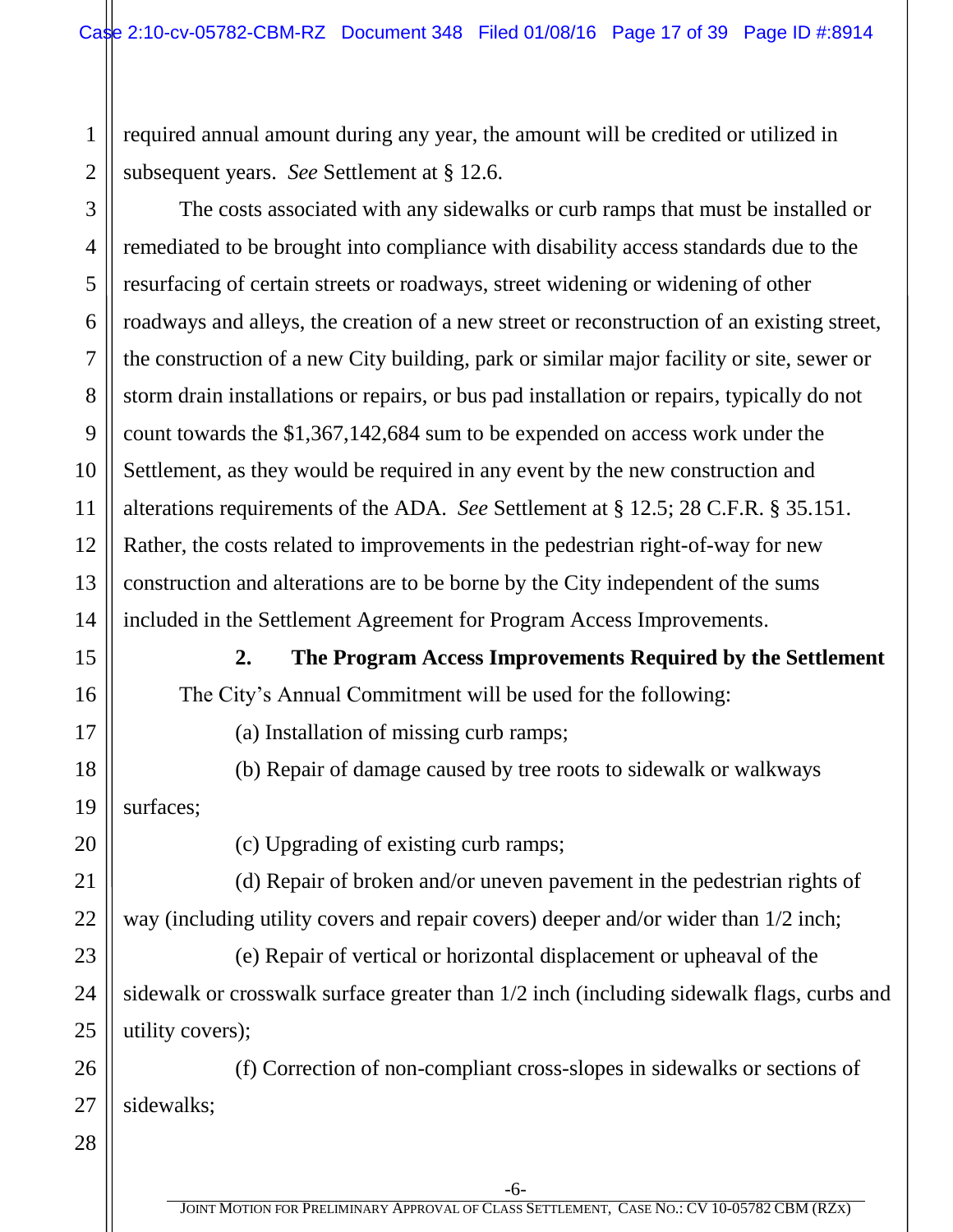| $\mathbf{1}$   | (g) Removal of protruding and overhanging objects and/or obstructions that                           |  |  |
|----------------|------------------------------------------------------------------------------------------------------|--|--|
| $\overline{2}$ | narrow pedestrian rights of way to less than 4 feet of accessible width;                             |  |  |
| 3              | (h) Widening of pedestrian rights of way and sections thereof to provide 4                           |  |  |
| $\overline{4}$ | feet of accessible width;                                                                            |  |  |
| 5              | (i) Providing 4 feet of clearance to the entrances of public bus shelters;                           |  |  |
| 6              | (j) Repair of excessive gutter slopes at the bottom of curb ramps leading                            |  |  |
| 7              | into crosswalks;                                                                                     |  |  |
| 8              | (k) Elimination of curb ramp lips on curb ramps;                                                     |  |  |
| 9              | (1) Installation of accessible tree grates, or other compliant remediation,                          |  |  |
| 10             | where such grates are missing from tree wells;                                                       |  |  |
| 11             | (m) Installation of missing utility covers where such covers are missing                             |  |  |
| 12             | from sidewalks, crosswalks or pathways; and                                                          |  |  |
| 13             | (n) Remediation of other non-compliant conditions.                                                   |  |  |
| 14             | See Settlement at § 12.4.                                                                            |  |  |
| 15             | The proposed Settlement tracks the priorities for barrier removal set forth in the                   |  |  |
| 16             | ADA Title II regulations at 28 C.F.R. $\S 35.150(d)(2)$ . See Settlement at $\S 12.7$ . Such         |  |  |
| 17             | priorities include, <i>inter alia</i> , the City's government offices and facilities, transportation |  |  |
| 18             | corridors, hospitals and commercial and business zones. <i>Id.</i> The parties have also             |  |  |
| 19             | agreed that certain circumstances may call for exemptions from repairs including third-              |  |  |
| 20             | party control of various locations, technical infeasibilities, or other circumstances such           |  |  |
| 21             | as a force majeure that is outside of the City's control. See Settlement at § 12.10.                 |  |  |
| 22             | The Settlement's Accessibility Standards<br><b>3.</b>                                                |  |  |
| 23             | Any work the City undertakes as part of the Settlement -- including remediation                      |  |  |
| 24             | and all future construction and alteration work -- will comply with the accessibility                |  |  |
| 25             | standards set forth in the 2010 ADA Standards for Accessible Design or the then-current              |  |  |

<span id="page-17-0"></span>26 27 28 standards set forth in the 2010 ADA Standards for Accessible Design or the then-current iteration of Title 24 of the California Building Code, whichever provides greater protection or access to persons with Mobility Disabilities. *See* Settlement at § 12.9. The City has also agreed to comply with any new standards established by federal or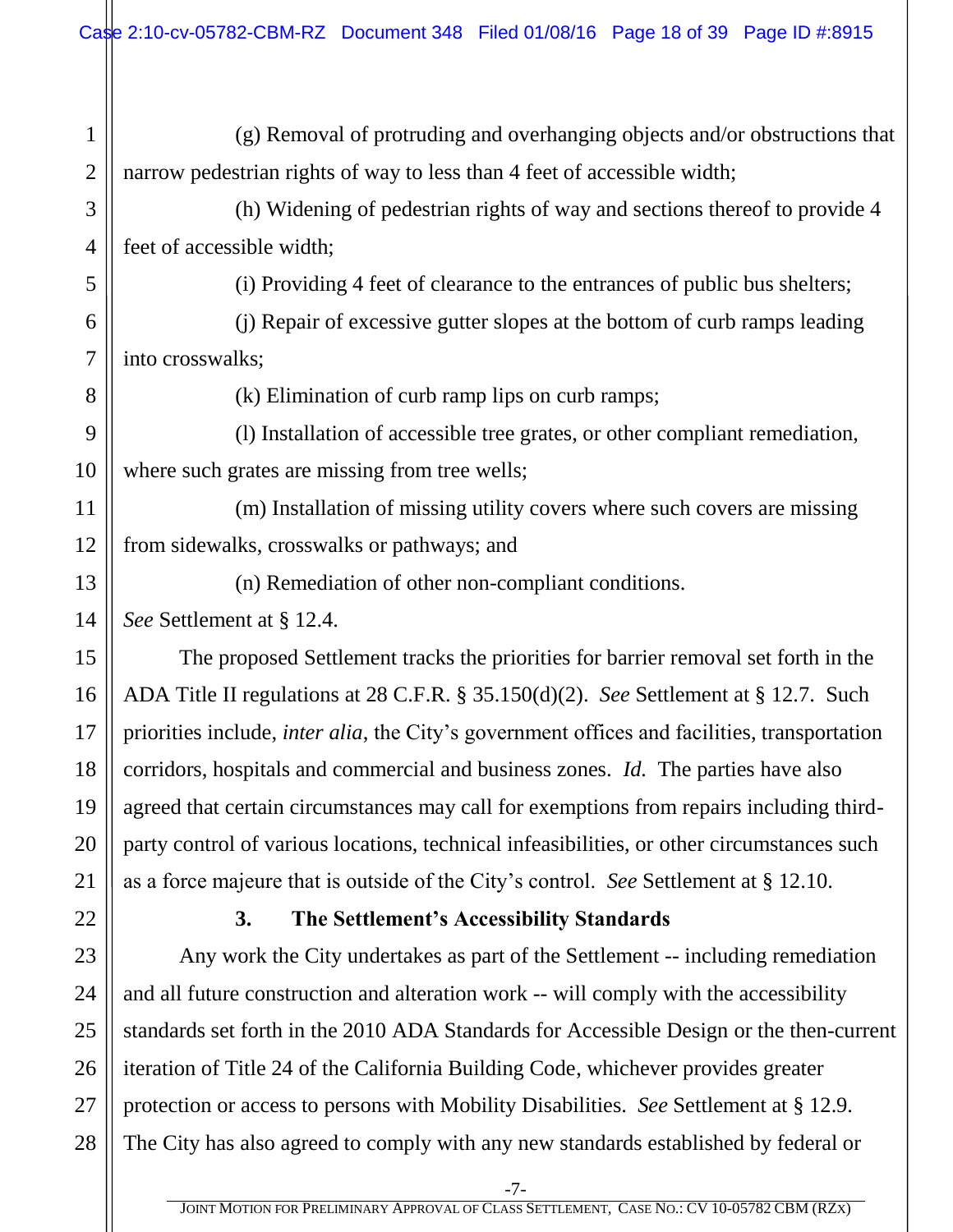California law or legal precedent that apply to the pedestrian rights of way referenced in the Agreement. *Id*.

<span id="page-18-0"></span>

#### **4. The Settlement's Access and Construction Database**

Under the Settlement, the City will create and maintain a database containing the following information: a listing and map of the installation, remediation, and improvements of curb ramps and Pedestrian Facilities completed during the prior two fiscal years; a list and map of the pending or completed access requests submitted to the City during the prior two fiscal years; a list and map of locations about which the City received grievances or complaints during the prior two fiscal years; the amount of the Annual Commitment funds expended during the prior two fiscal years; and a list of City resurfacing or repaving projects involving alterations or improvements to pedestrian pathways, and significant construction projects involving the same by entities other than the City. *See* Settlement at § 14.1. This information, over time, may help class members to identify accessible routes within the City's pedestrian rights of way.

The database will be made available to the public in electronic and hard copy formats. The information contained in the database will be made available to the public upon request in the form of printed maps as well as appropriate alternative formats, including foreign languages, Braille, large print, and accessible electronic formats for individuals with visual impairments. *See* Settlement at § 14.2.

#### **5. The Settlement's Access Request Program**

<span id="page-18-1"></span>The City will provide an "Access Request Program," which will facilitate Class Members' and their representatives' ability to submit telephonic, e-mail, standard mail or online requests to the City for specific access repairs such as the installation of curb ramps, the repair of sidewalks due to tree root damage, and the elimination of curb ramp lips on curb ramps. *See* Settlement at § 12.8. The City must respond to such requests by acknowledging the receipt of a request within ten days, and by using best efforts to investigate a request within 30 days and fulfill the request within 120 days, to the extent feasible. *See* Settlement at § 12.8(g).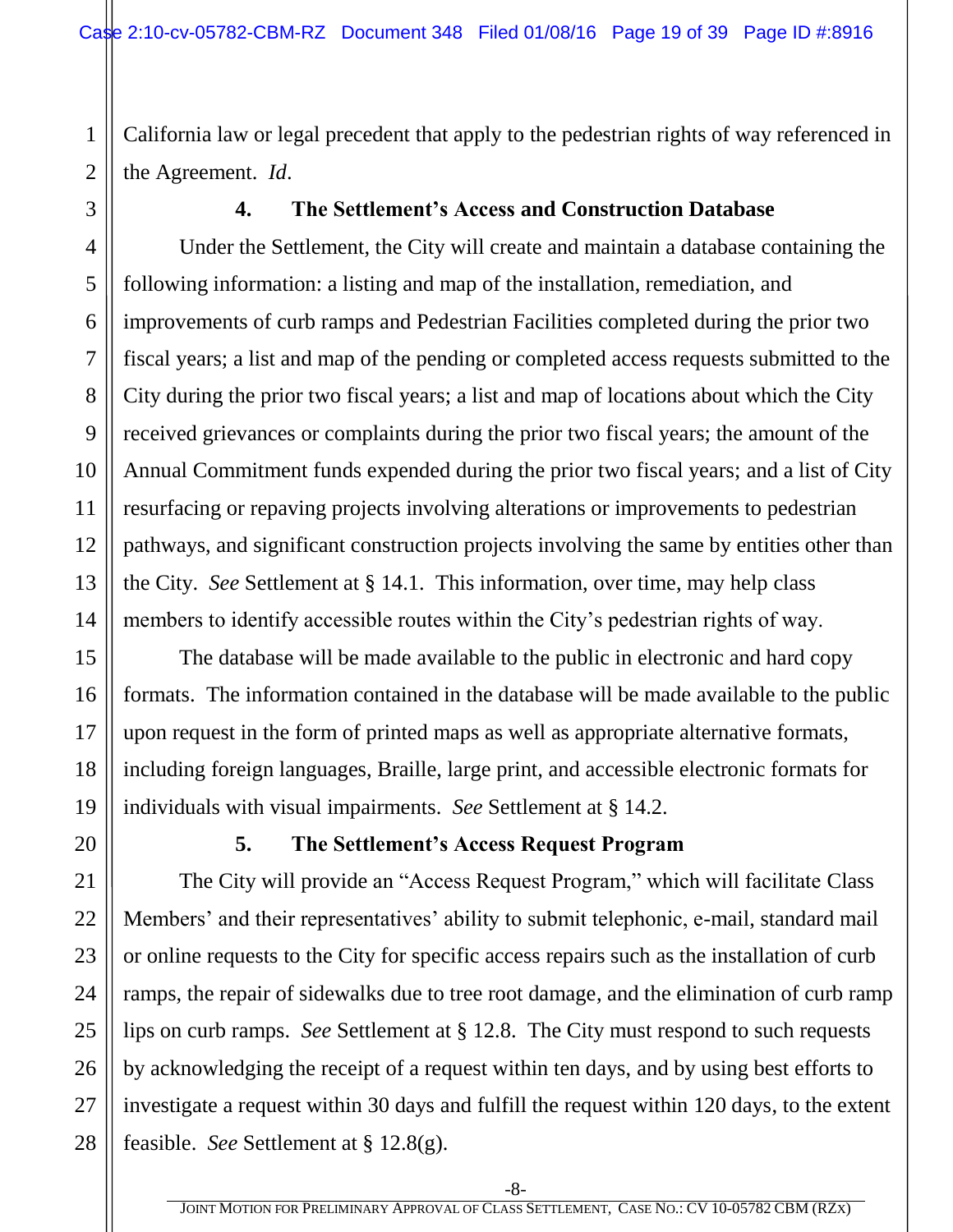The parties have agreed that 20% of the City's Annual Commitment for the first year of the Settlement will be used for the Access Request Program, and that the allocation in subsequent years will be determined through a good-faith meet and confer process. *See* Settlement at § 12.5(b).

<span id="page-19-0"></span>

1

2

3

4

5

#### **6. The ADA Coordinator for the Pedestrian Right of Way**

The City will hire an ADA Coordinator for the Pedestrian Right of Way ("Coordinator") who is a licensed architect or registered civil engineer with experience in evaluating, or assisting public entities in evaluating, the accessibility of facilities under Title II of the ADA, who is knowledgeable in current federal and state accessibility standards, and who has a minimum of three years' experience in providing ADA services related to accessible facilities. *See* Settlement at § 15.1.

For the first five years of the Settlement, the Coordinator will provide semiannual written reports on the City's compliance efforts, including a detailed list of the access work completed since the last report, the status of any scheduled improvements, a description of any previously scheduled improvements that have not been completed and an explanation as to why, a list of any Class Members' Access Requests and the City's responses thereto, a list of the grievances or complaints received through the Grievance system and the City's responses thereto, the amount of Annual Commitment funds expended since the last report, and a list of any City new construction or alterations projects resulting in improvements to the pedestrian right of way since the last report. *See* Settlement at § 15.4. Thereafter the City will provide one such written report per year. *Id.* The Coordinator will also provide accessibility training to City personnel, and will conduct field spot checks to verify whether the City's access work is in compliance with the Agreement. *See* Settlement at § 15.5.

Furthermore, the Coordinator will receive and respond to reasonable inquiries and complaints from Class Members regarding access barriers. The Coordinator will recommend the adoption or modification of the City's policies and procedures concerning access barriers, maintenance of accessible paths of travel, and the provision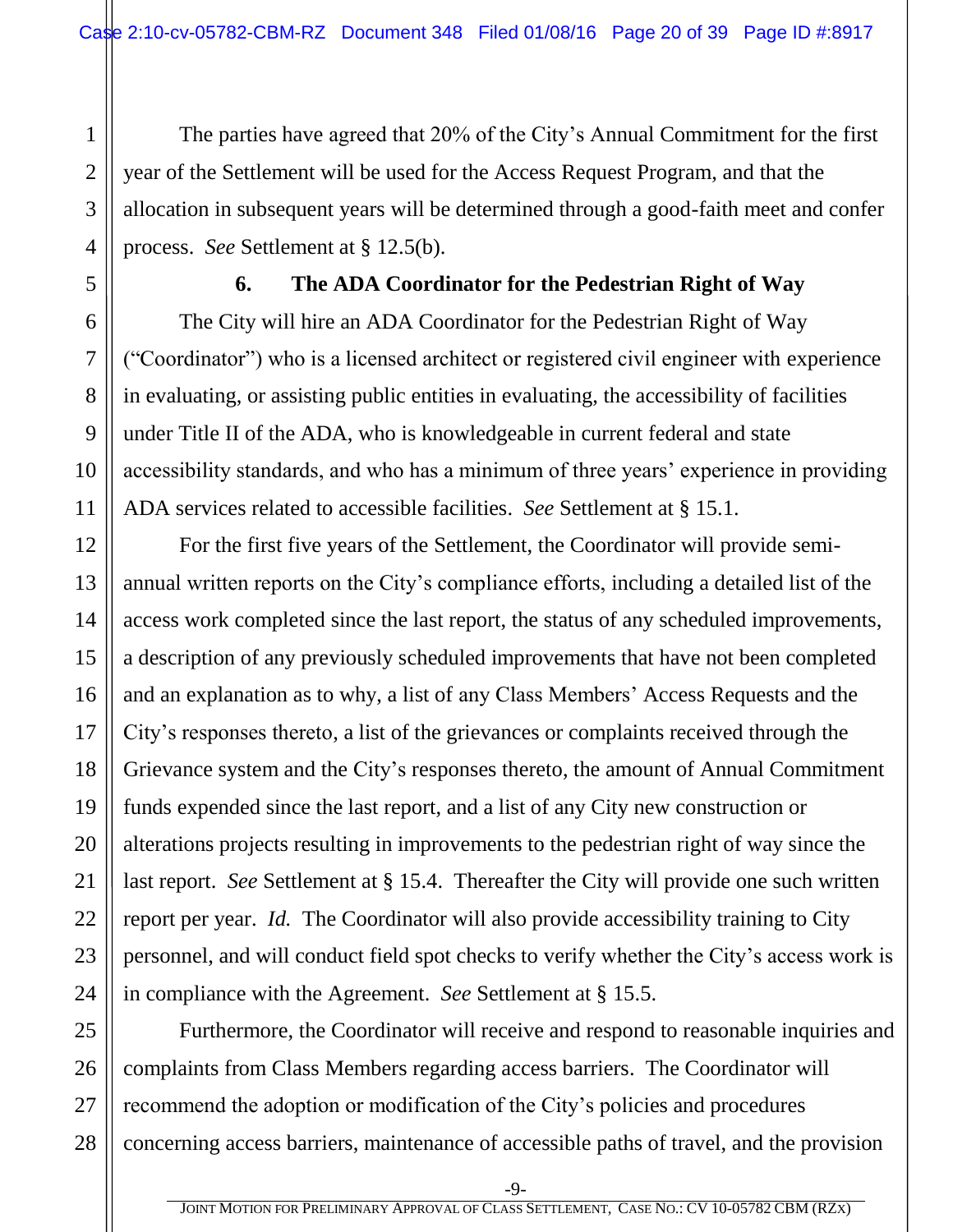of appropriate signage at construction sites and directions to alternative, accessible routes. *See* Settlement at § 15.6.

#### **C. Monitoring**

<span id="page-20-0"></span>The City will implement a policy and procedure for Class Members to submit, and for the City to respond to, grievances or complaints about the pedestrian rights of way. *See* Settlement at § 17. Class Counsel may conduct semi-annual inspections of: (i) any drawings or designs prepared by or for the City for Program Access Improvements concerning the pedestrian right of way; and (ii) the Pedestrian Facilities for purposes of monitoring the City's compliance with this Settlement during the first five years of the Agreement and annual inspections for the remainder of the Settlement term. *See* Settlement at § 18.1.

The parties also agreed to meet semi-annually during the first five years of the Settlement and, thereafter, annually at the request of Class Counsel to discuss and resolve disputes, if any such arise, regarding the City's implementation of the Settlement. *See* Settlement at § 16. Class Counsel will be compensated from the Annual Commitment for reasonable and necessary monitoring subject to maximum hourly rates and an annual cap which varies during the Settlement term, but at no time exceeds \$250,000 annually. *See* Settlement at §§ 18.2, 18.3.

<span id="page-20-1"></span>

#### **D. Dispute Resolution**

Enforcement of the proposed Agreement will be subject to the continuing jurisdiction of this Court. Prior to seeking Court enforcement, the parties will meet-andconfer to discuss and resolve any dispute that arises regarding compliance with the Agreement. *See* Settlement at § 19.1. If, within 30 days, the parties are still unable to resolve the dispute through the meet-and-confer process, they will engage in mediation with a mediator jointly selected by the parties, or, in the event that the parties cannot reach an agreement as to a mediator, by the Court. *See* Settlement at § 19.2. If the parties are still unable to resolve a dispute, any Party may make a motion to the District Court to enforce the Settlement and resolve the dispute. *See* Settlement at § 19.3. Any

-10-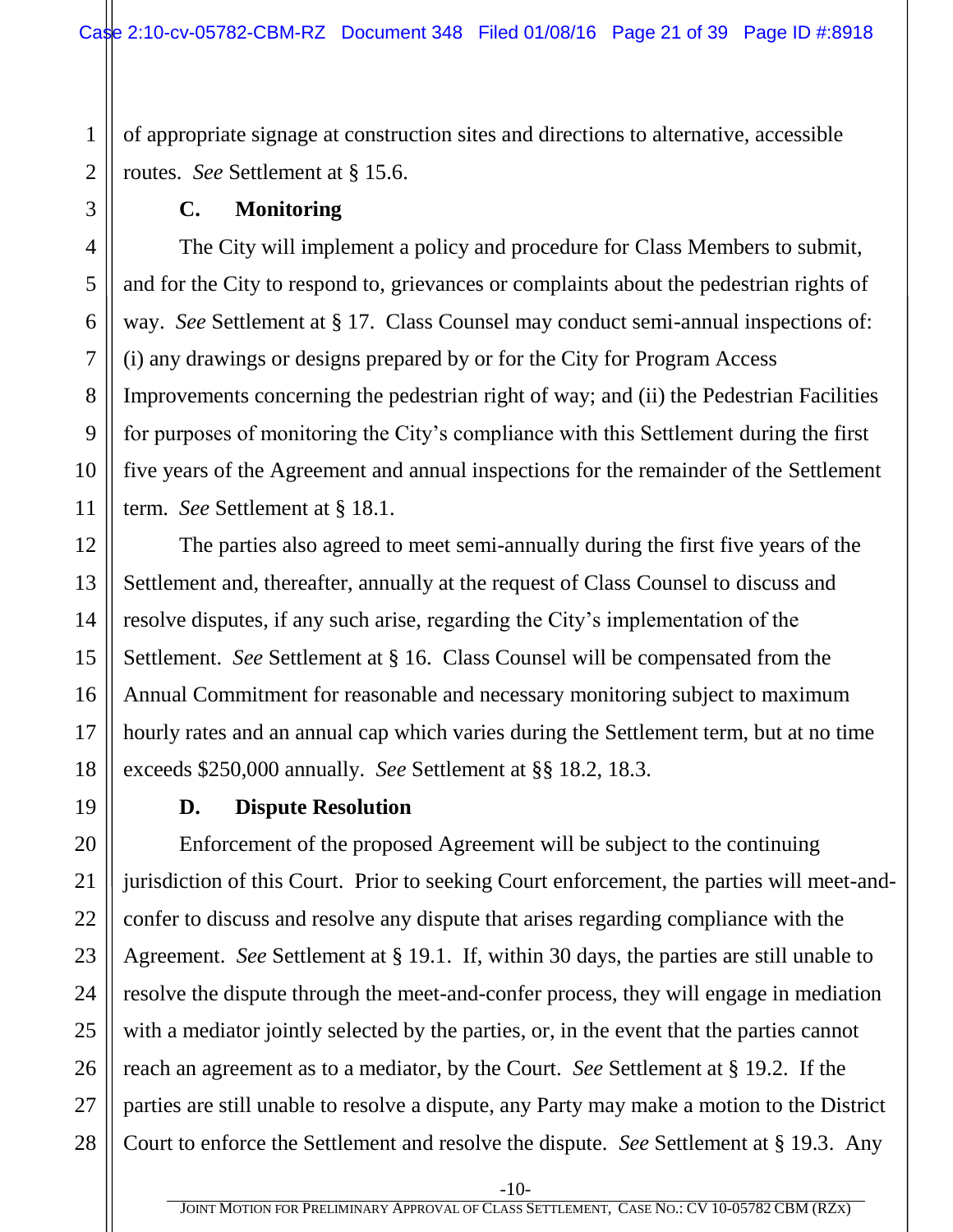2 3 4 5 6 award of reasonable attorneys' fees and costs in connection with dispute resolution will be awarded to Class Counsel in accordance with the standards set forth in existing ADA precedent as to prevailing party status. Any fees and costs awarded to Class Counsel will be paid through the City's Annual Commitment, except the Court may order the City to pay such attorneys' fees and costs separately if the Court determines that City's position with respect to such motion was without any substantial legal basis. *Id*.

<span id="page-21-0"></span>

1

7

8

9

10

11

12

13

14

15

16

17

18

#### **E. Service Awards to the Named Plaintiffs**

For services rendered on behalf of the Settlement Class, the City will pay \$5,000 each to Class Representatives Mark Willits, Judy Griffin, and Brent Pilgreen, and \$25,000 to CALIF. *See* Settlement at § 20. These service awards will not come out of the \$1.367 billion allocated for program access improvements, but will instead be paid separately by the City. All of the named Plaintiffs were deposed in this action, as was Ms. Navarro, the Executive Director of CALIF. Each of the Plaintiffs provided responses to the City's extensive written discovery requests, and they participated in the negotiations that resulted in this proposed Settlement. Wallace Decl. ¶¶ 55-56. The named Plaintiffs have also entered into separate settlements of their individual cases for money damages. *Id.* at ¶ 54.

<span id="page-21-1"></span>

#### **F. The Release of Claims and Dismissal of Actions**

19 20 21 22 23 24 25 26 27 28 In exchange for the injunctive relief proposed in the Settlement Agreement, Plaintiffs and the Settlement Class Members agree to release any claims for injunctive, declaratory or non-monetary relief against the City of Los Angeles that were brought, could have been brought, or could be brought now or in the future by the Class Members under any Accessibility Laws related to access to the City's Pedestrian Facilities by persons with Mobility Disabilities at any time before the commencement of the Compliance Period. *See* Settlement at § 9.1. Upon the entry of Judgment, Plaintiffs release the City from any and all future claims that could be or are brought by the Class Members under any Accessibility Laws related to access to the City's Pedestrian Facilities to persons with Mobility Disabilities at any time during the Compliance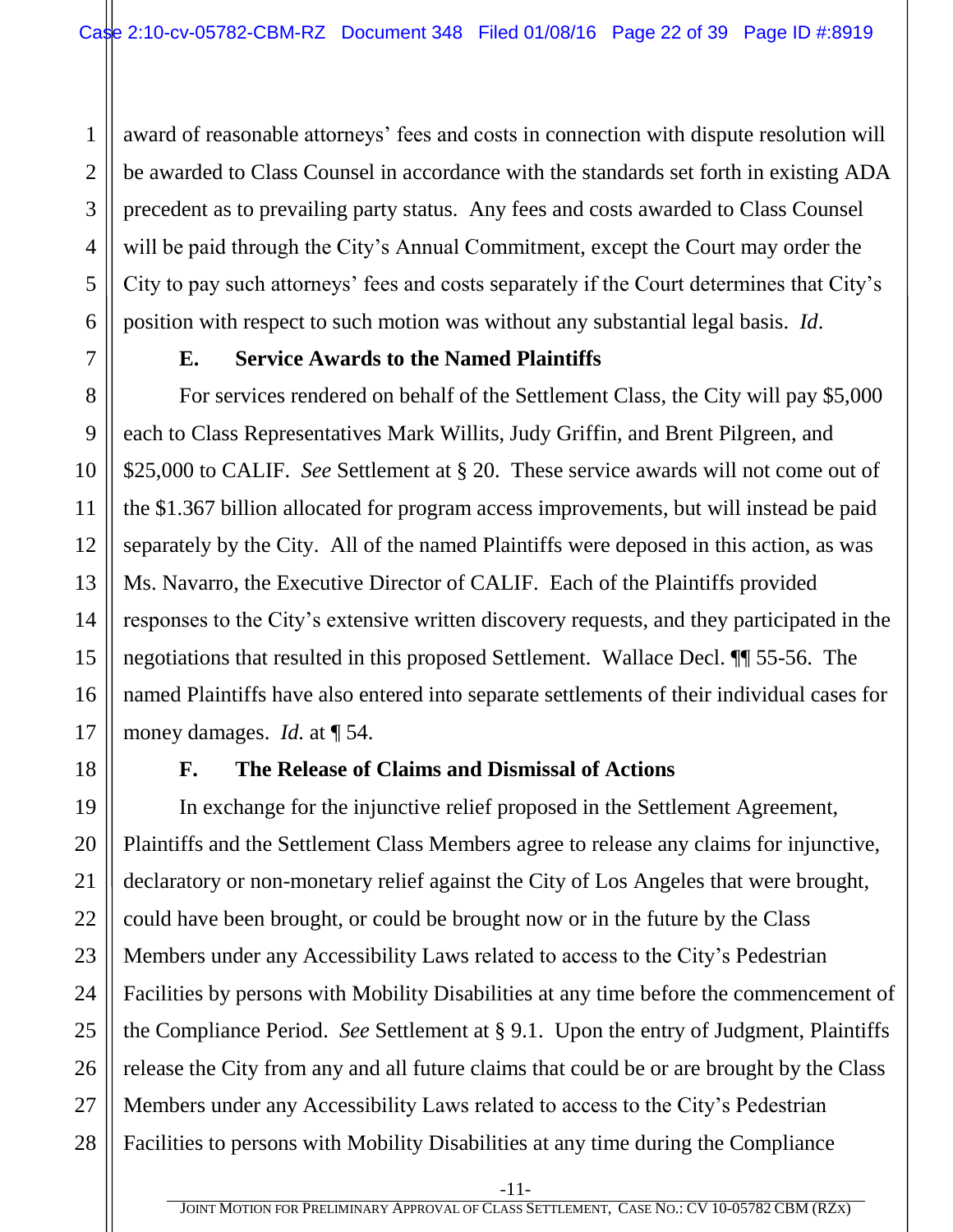Period. *See* Settlement at § 9.3. The release will not apply to claims relating to enforcement of the Settlement Agreement that might arise during the thirty-year Compliance Period. *Id.* The proposed class release will not release any Class Member's claims for damages or other monetary relief. Wallace Decl. 153.

As part of the Final Approval determination, the Parties request that the Court issue findings as follows:

(i) The City's implementation of the Settlement Agreement assures that the City's Pedestrian Facilities, when viewed in their entirety, are readily accessible to and usable by individuals with Mobility Disabilities.

(ii) The Settlement Agreement sets forth a reasonable time period and reasonable expenditures of funding for making necessary improvements to assure that the City's Pedestrian Facilities, when viewed in their entirety, are readily accessible to and usable by individuals with Mobility Disabilities.

(iii) There is no evidence before the District Court that the City has intentionally discriminated or acted with deliberate indifference against individuals with Mobility Disabilities.

(iv) The City's compliance with and implementation of the Settlement Agreement are sufficient to satisfy the City's legal obligations to provide Program Access to its Pedestrian Facilities, when viewed in their entirety, for individuals with Mobility Disabilities. *See* Settlement at Part III(3).

<span id="page-22-0"></span>

#### **G. Reasonable Attorneys' Fees, Costs and Expenses**

The parties engaged in a separate mediation session before Judge Tevrizian and Magistrate Judge Infante in an effort to reach agreement as to the amount of attorneys' fees, costs and expenses to be paid by the City as part of the Settlement. This mediation took place in December 2014 after all major injunctive relief issues were resolved between the parties. Wallace Decl. ¶¶ 29-30. The proposed Settlement provides that Class Counsel will apply to the Court for an award of reasonable attorneys' fees in the amount of \$13,300,000 and out-of-pocket litigation costs and expenses in the amount of

1

-12-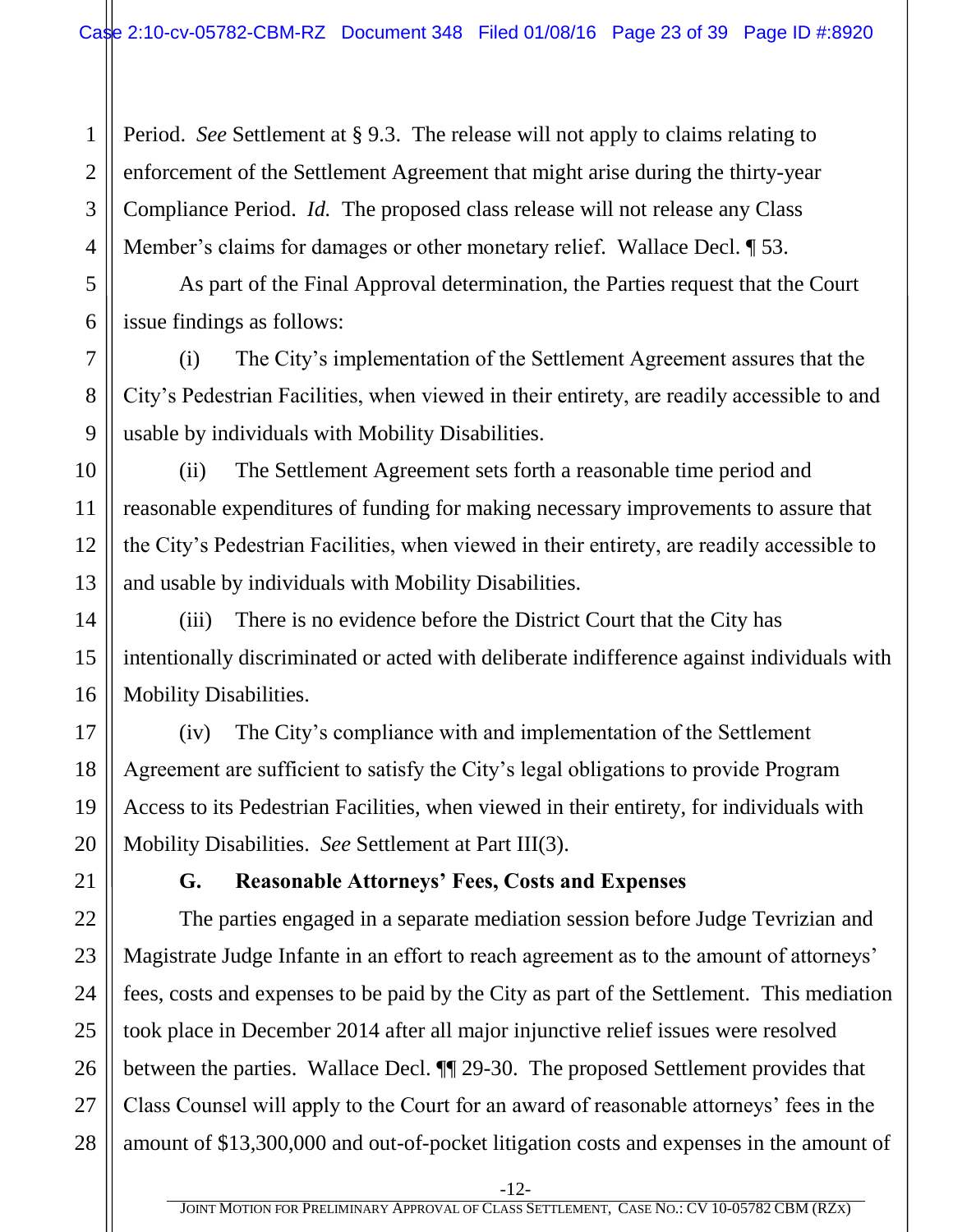\$1,700,000. *See* Settlement at § 21. Like the Class Representatives' service awards, Class Counsel's attorneys' fees, expenses, and costs will not be paid from the \$1.367 billion allocated for remediating existing Pedestrian Facilities, but will instead be paid separately by the City.

The proposed award of fees includes a modest lodestar multiplier of approximately 1.3 for which Class Counsel are eligible under California law. Class Counsel will move for an award of reasonable attorneys' fees, costs and expenses pursuant to Rule 23(h) on a schedule to be set by the Court. The Wallace Declaration provides a discussion of Class Counsel's lodestar, the work performed in this matter, the rates sought, and the costs and expenses incurred, all of which were reasonable and consistent with applicable legal standards. *See* Wallace Decl. at ¶¶ 58-113. The City does not make any representations as to the reasonableness or necessity for said fees, but instead confirms that any such fees are subject to the limits negotiated by and between the parties. *See* Settlement at § 21.

#### <span id="page-23-1"></span><span id="page-23-0"></span>**IV. LEGAL ARGUMENT**

### **A. Class Certification Has Already Been Granted and Remains Appropriate**

Under Rule 23(a) of the Federal Rules of Civil Procedure, a class must meet four requirements for certification: (1) numerosity; (2) commonality; (3) typicality; and (4) adequacy of representation. *See Hanlon v. Chrysler Corp.,* 150 F.3d 1011, 1019 (9th Cir. 1998). The Court previously certified a class in its January 3, 2011 Order consisting of "All persons with mobility disabilities who have been denied access to pedestrian rights of way in the City of Los Angeles as a result of Defendant's policies and practices with regard to its pedestrian rights of way and disability access." In doing so, the Court engaged in an analysis of the Rule 23(a) requirements. *Willits*, 2011 WL 7767305, at \*\*2-4.

Nothing in the class definition set forth in the proposed Agreement has changed the class in any significant way that would impact the satisfaction of Rule 23(a)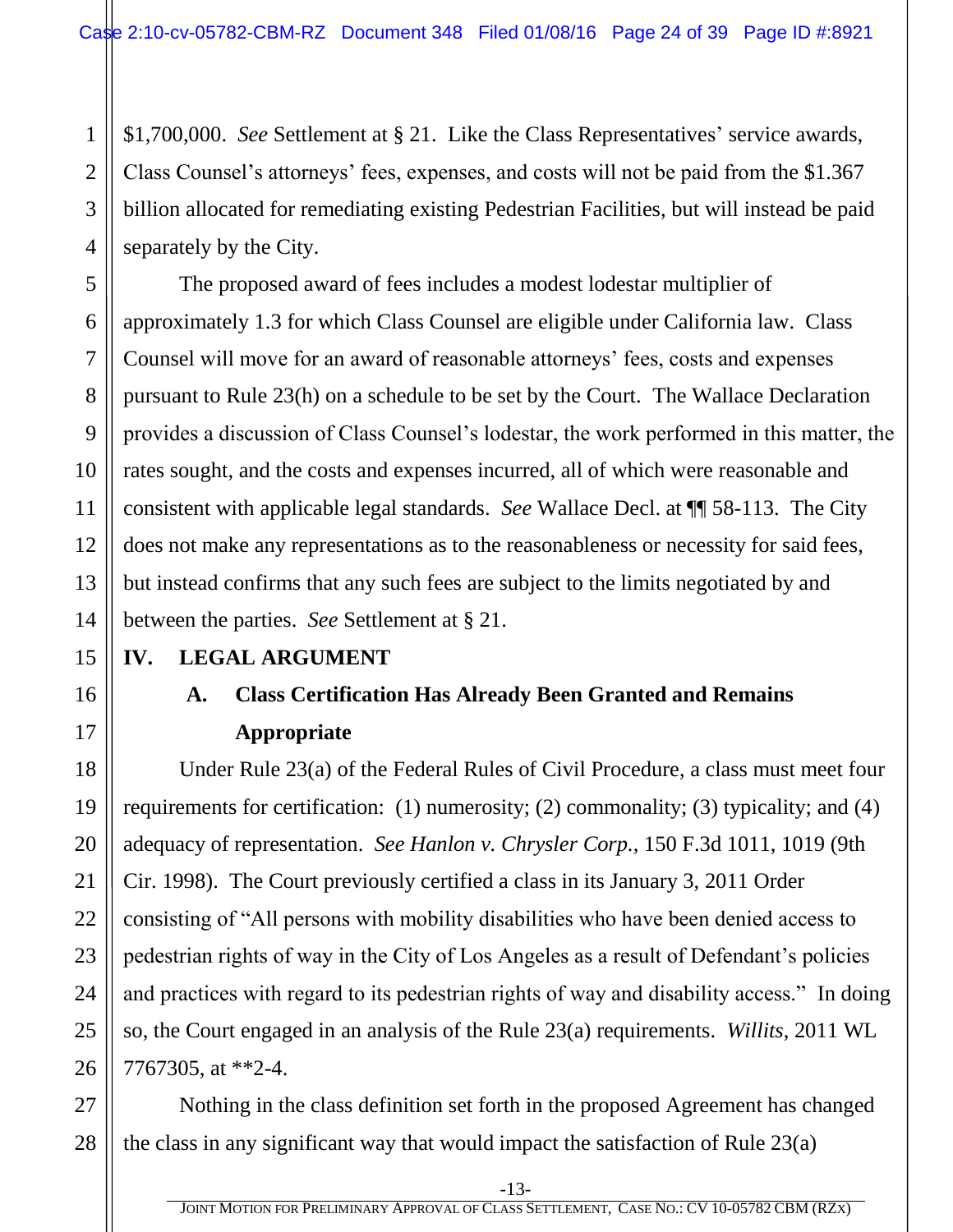<span id="page-24-0"></span>

|                | Case 2:10-cv-05782-CBM-RZ Document 348 Filed 01/08/16 Page 25 of 39 Page ID #:8922                                                                                                                                                                                      |  |  |  |  |  |  |
|----------------|-------------------------------------------------------------------------------------------------------------------------------------------------------------------------------------------------------------------------------------------------------------------------|--|--|--|--|--|--|
|                |                                                                                                                                                                                                                                                                         |  |  |  |  |  |  |
| $\mathbf{1}$   | requirements. The Settlement Agreement defines the settlement class as:                                                                                                                                                                                                 |  |  |  |  |  |  |
| $\overline{2}$ | All persons (including, without limitation, residents of and visitors to the City)                                                                                                                                                                                      |  |  |  |  |  |  |
| 3              |                                                                                                                                                                                                                                                                         |  |  |  |  |  |  |
| 4              |                                                                                                                                                                                                                                                                         |  |  |  |  |  |  |
| 5<br>6         | An persons (including, whilout infination, residents of and visitors to the City)<br>with any Mobility Disability, who, at any time from the beginning of time<br>through the term of this Settlement Agreement: (i) accessed or att<br>suitable or sufficient for use. |  |  |  |  |  |  |
| $\overline{7}$ | See Settlement at Part II (U).                                                                                                                                                                                                                                          |  |  |  |  |  |  |
| 8              | The proposed Settlement Class continues to meet the requirements of numerosity,                                                                                                                                                                                         |  |  |  |  |  |  |
| 9              | commonality, typicality and adequacy of representation. This Court previously found                                                                                                                                                                                     |  |  |  |  |  |  |
| 10             | that the requirements of numerosity, commonality, typicality and adequacy of                                                                                                                                                                                            |  |  |  |  |  |  |
| 11             | representation were satisfied. Willits, 2011 WL 7767305, at **2-4.                                                                                                                                                                                                      |  |  |  |  |  |  |
| 12             | In addition, the Settlement Class is still comprised of persons with mobility                                                                                                                                                                                           |  |  |  |  |  |  |
| 13             | disabilities who seek indivisible injunctive relief on behalf of the class as a whole. The                                                                                                                                                                              |  |  |  |  |  |  |
| 14             | Supreme Court has held that such civil rights class actions are particularly well-suited                                                                                                                                                                                |  |  |  |  |  |  |
| 15             | for certification under Rule 23(b)(2). See Wal-Mart Stores, Inc. v. Dukes, 131 S.Ct.                                                                                                                                                                                    |  |  |  |  |  |  |
| 16             | 2541, 2557-58 (2011). Thus, the parties respectfully request that the Court certify the                                                                                                                                                                                 |  |  |  |  |  |  |
| 17             | class for settlement purposes under Rule $23(b)(2)$ .                                                                                                                                                                                                                   |  |  |  |  |  |  |
| 18             | This Court Should Appoint the Named Plaintiffs As Class<br>1.                                                                                                                                                                                                           |  |  |  |  |  |  |
| 19             | <b>Representatives to Represent the Settlement Class</b>                                                                                                                                                                                                                |  |  |  |  |  |  |
| 20             | Rule 23 requires that "the representative parties fairly and adequately protect the                                                                                                                                                                                     |  |  |  |  |  |  |
| 21             | interests of the class." Fed. R. Civ. P. $23(a)(4)$ . To satisfy this element, Plaintiffs must                                                                                                                                                                          |  |  |  |  |  |  |
| 22             | establish that that they do not have a conflict of interest. See, e.g., Turcios v. Carma                                                                                                                                                                                |  |  |  |  |  |  |
| 23             | Labs., Inc., 296 F.R.D. 638, 648 (C.D. Cal. 2014) (citing Lerwill v. Inflight Motion                                                                                                                                                                                    |  |  |  |  |  |  |
| 24             | Pictures, Inc., 582 F.2d 507, 512 (9th Cir. 1978)). Here, there is no conflict of interest                                                                                                                                                                              |  |  |  |  |  |  |
| 25             | between the named Plaintiffs and the proposed Settlement Class. Furthermore, the                                                                                                                                                                                        |  |  |  |  |  |  |
| 26             | named Plaintiffs have ably prosecuted the interests of the class since the commencement                                                                                                                                                                                 |  |  |  |  |  |  |
| 27             | of this action five years ago. See Wallace Decl. at $\P$ 55-56. As this Court previously                                                                                                                                                                                |  |  |  |  |  |  |
| 28             | found in its Order granting class certification, the named Plaintiffs satisfy the adequacy                                                                                                                                                                              |  |  |  |  |  |  |
|                | $-14-$                                                                                                                                                                                                                                                                  |  |  |  |  |  |  |
|                | JOINT MOTION FOR PRELIMINARY APPROVAL OF CLASS SETTLEMENT, CASE NO.: CV 10-05782 CBM (RZX)                                                                                                                                                                              |  |  |  |  |  |  |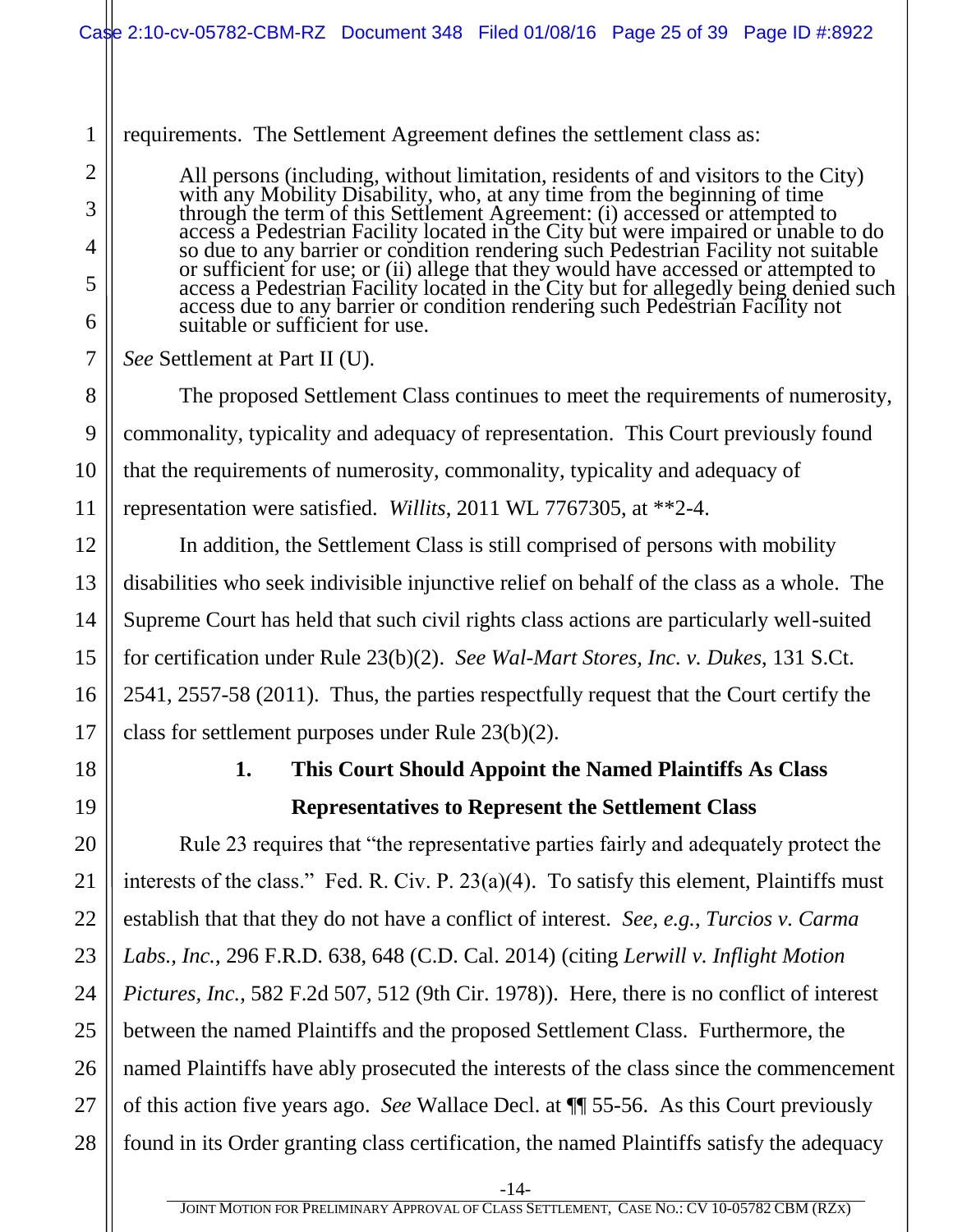<span id="page-25-0"></span>requirement, and they should be appointed as class representatives of the proposed Settlement Class. *Willits*, 2011 WL 7767305, at \*4.

#### **2. This Court Should Appoint Class Counsel to Represent the Settlement Class**

Plaintiffs' counsel meet the adequacy requirement under Rule 23. *Id.*; Dkt. No. 177. Plaintiffs' counsel have investigated, evaluated, prosecuted and negotiated the potential claims underlying this case with competence, tenacity, and integrity. Wallace Decl. at ¶¶ 3-30; 61-69. Plaintiffs' counsel have extensive experience in disability class actions and the law applicable to this case. Plaintiffs' counsel have also invested substantial resources in this case to protect the interests of the class. Wallace Decl. at ¶¶ 3-30; 61-69; 112. Thus, this Court should appoint Plaintiffs' attorneys as Class Counsel to represent the Settlement Class pursuant to Rule 23(g).

<span id="page-25-1"></span>

#### **B. The Proposed Settlement Agreement is Fair and Reasonable and Should be Granted Preliminary Approval**

Judicial proceedings under Rule 23 have led to a defined three-step procedure for approval of class action settlements:

- (1) Certification of a settlement class and preliminary approval of the proposed settlement after submission to the Court of a motion for preliminary approval.
- (2) Dissemination of notice of the proposed settlement to the affected class members.
- (3) A formal fairness hearing, or final settlement approval hearing, at which class members may be heard regarding the settlement, and at which evidence and argument concerning fairness, adequacy, and reasonableness of the settlement are presented.

Federal Judicial Center, Manual for Complex Litigation (4th ed. 2004), §§ 21.63, et seq. ("*Manual 4th*"). This procedure safeguards class members' procedural due process rights and enables the Court to fulfill its role as the guardian of class interests. *See* Newberg on Class Actions, § 11.22, et seq. (4th ed. 2002) ("*Newberg*").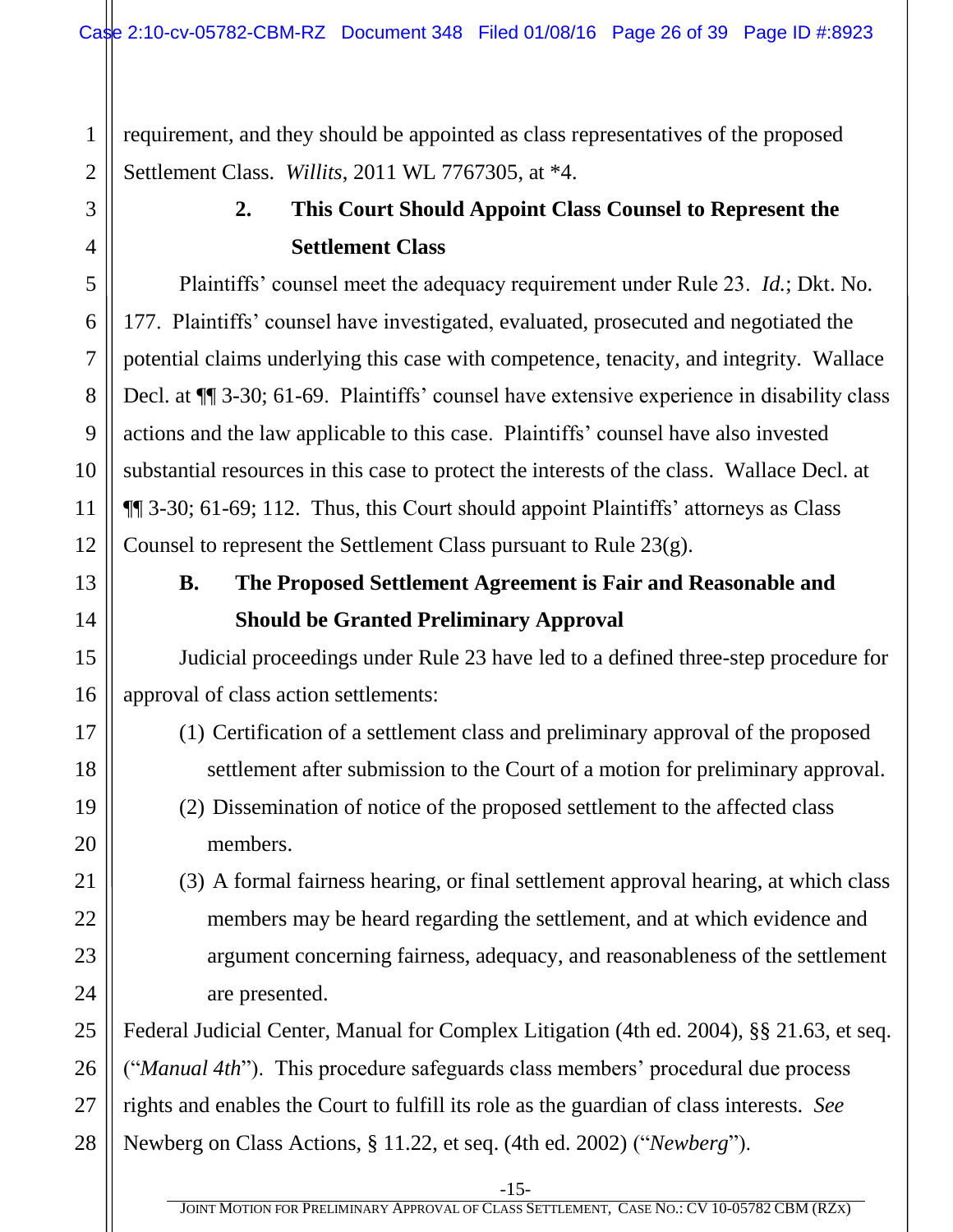The law favors the compromise and settlement of class-action suits. *See, e.g., Churchill Vill. L.L.C. v. Gen. Elec.*, 361 F.3d 566, 576 (9th Cir. 2004); *Class Plaintiffs v. City of Seattle*, 955 F.2d 1268, 1276 (9th Cir. 1992); *Officers for Justice v. Civil Serv. Comm'n*, 688 F.2d 615, 625 (9th Cir. 1982). The Ninth Circuit recognizes the "overriding public interest in settling and quieting litigation … particularly … in class action suits …" *Van Brokhorst v. Safeco Corp.*, 529 F.2d 943, 950 (9th Cir. 1976); *see also Weeks v. Kellogg Co.*, 2013 WL 6531177, at \*10 (C.D. Cal. Nov. 23, 2013) (quoting *In re Synocor ERISA Litig.*, 516 F.3d 1095, 1101 (9th Cir. 2008)) ("'[T]here is a strong judicial policy that favors settlements, particularly where complex class action litigation is concerned.'").

"[T]he decision to approve or reject a settlement is committed to the sound discretion of the trial judge because he is exposed to the litigants and their strategies, positions, and proof." *Hanlon*, 150 F.3d at 1026 (internal citations and quotations omitted). In exercising such discretion, the Court should give "proper deference to the private consensual decision of the parties … [T]he court's intrusion upon what is otherwise a private consensual agreement negotiated between the parties to a lawsuit must be limited to the extent necessary to reach a reasoned judgment that the agreement is not the product of fraud or overreaching by, or collusion between, the negotiating parties, and that the settlement, taken as a whole, is fair, reasonable and adequate to all concerned." *Id.* at 1027 (internal citations omitted); Fed. R. Civ. P. 23(e).

This determination involves a balancing of several factors, including: "'the strength of plaintiffs' case; the risk, expense, complexity, and likely duration of further litigation; the risk of maintaining class action status throughout the trial; the amount offered in settlement; the extent of discovery completed, and the stage of the proceedings; the experience and views of counsel; the presence of a governmental participant; and the reaction of the class members to the proposed settlement.'" *True v. Am. Honda Motor Co.*, 749 F. Supp. 2d 1052, 1063 (C.D. Cal. 2010) (quoting *Class Plaintiffs*, 955 F.2d at 1291).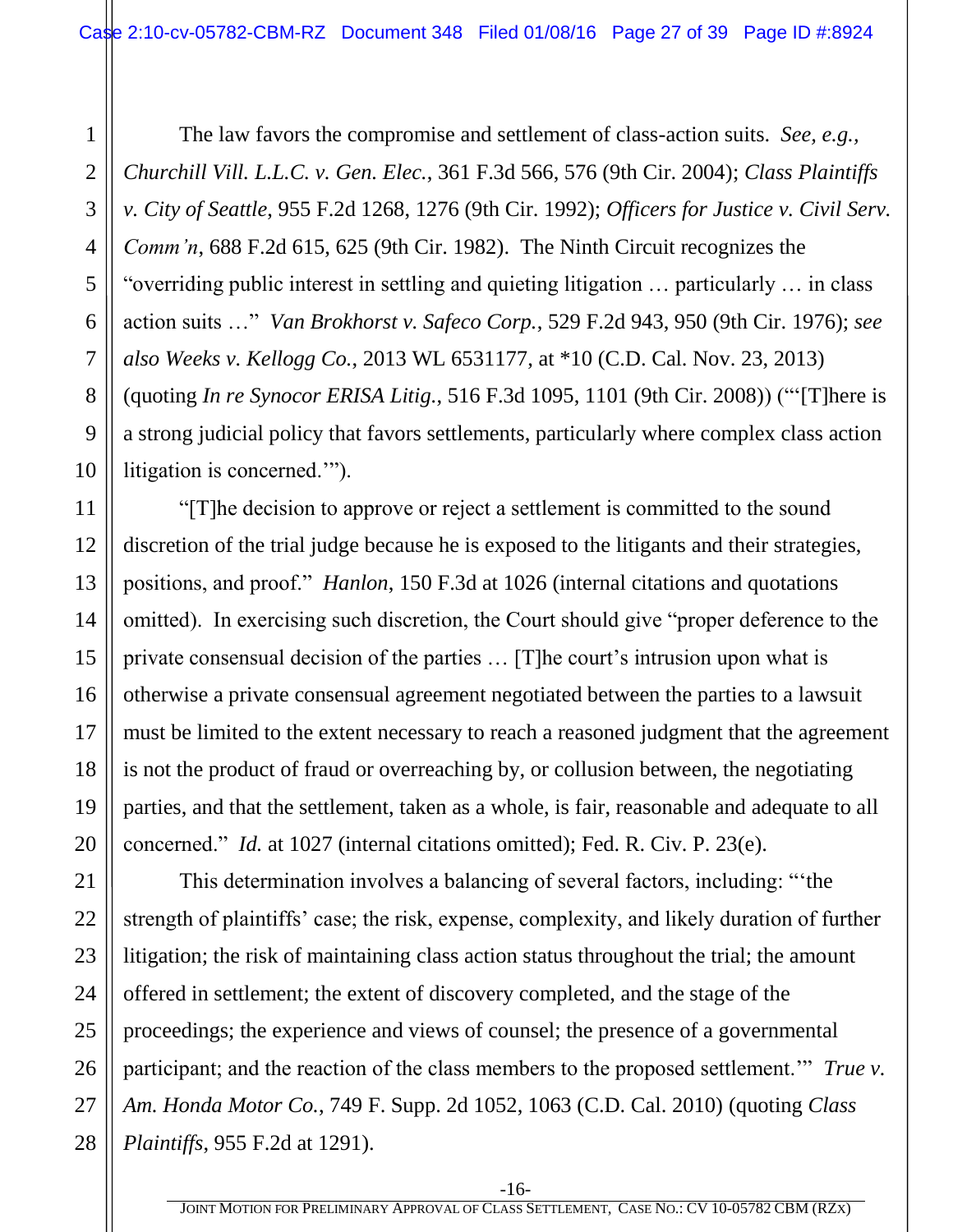At the preliminary approval stage, the Court need only find that the proposed settlement is within the "range of reasonableness" such that dissemination of notice to the class, and the scheduling of a fairness hearing, are appropriate. 4 *Newberg* § 11.25; *see also True*, 749 F. Supp. 2d at 1063; *Carter v. Anderson Merchandisers, LP,* 2010 WL 144067, at \*4 (C.D. Cal. Jan. 7, 2010); *In re Tableware Antitrust Litig*., 484 F. Supp. 2d 1078, 1079-80 (N.D. Cal. 2007). Preliminary approval of a proposed class action settlement is appropriate where: "[T]he proposed settlement appears to be the product of serious, informed, non-collusive negotiations, has no obvious deficiencies, does not improperly grant preferential treatment to class representatives or segments of the class, and falls within the range of possible approval[.]" *In re Tableware Antitrust Litig*., 484 F. Supp. 2d at 1079; *Manual 4th* § 21.62 (preliminary approval involves an "initial evaluation" of the reasonableness and adequacy of settlement; reasonableness turns on "analysis of the class allegations and claims and the responsiveness of the settlement to those claims" while adequacy involves a "comparison of the relief granted to what class members might have obtained without using the class action process").

 For several reasons, the proposed Settlement clearly meets the requirements for preliminary approval.

<span id="page-27-0"></span>

1

2

3

4

5

6

7

8

9

10

11

12

13

14

15

16

17

18

19

20

21

22

23

24

25

26

27

#### **1. The Settlement Is Entitled to a Presumption of Fairness**

Where a settlement is the product of arms-length negotiations conducted by experienced class counsel, the Court begins its analysis with a presumption that the settlement is fair and reasonable. *See* 4 *Newberg* § 11.41; *see also Fernandez v. Victoria Secret Stores, LLC*, 2008 WL 8150856, at \*4 (C.D. Cal. July 21, 2008); *Nat'l Rural Telecomm's Coop. v. DIRECTV, Inc.*, 221 F.R.D. 523, 528 (C.D. Cal. 2004). Thus, at this stage, so long as the settlement falls into the range of possible approval giving deference to the result of the parties arm's-length negotiations and the judgment of experienced counsel following sufficient investigation and discovery—the presumption applies and the settlement should be preliminarily approved.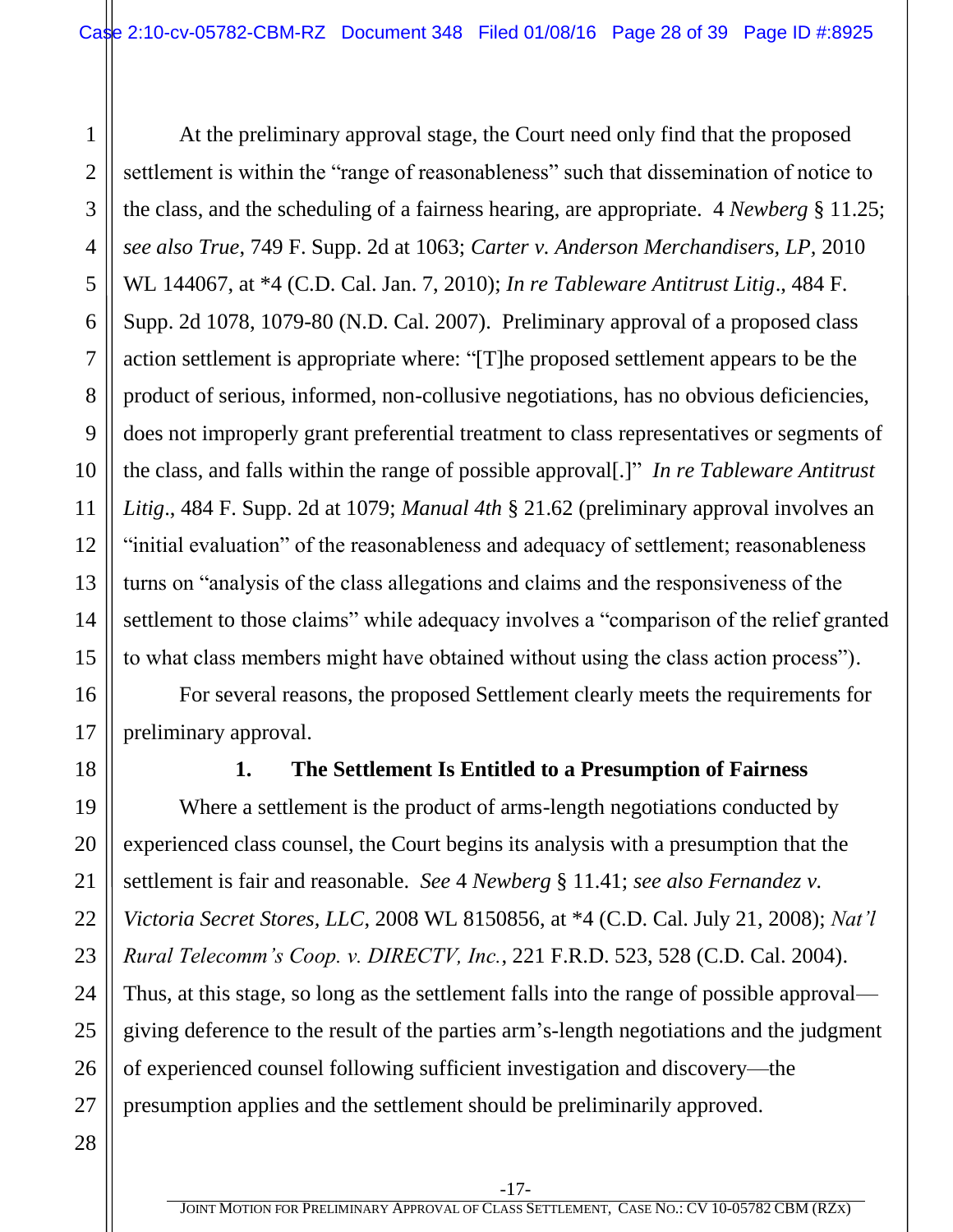3 4 5 6 First, the Settlement was reached after settlement negotiations supervised by two experienced JAMS mediators, Judge Dickran M. Tevrizian (Ret.) and Magistrate Judge Edward A. Infante (Ret.). The parties participated in eight days of formal mediations supervised by the mediators, as well as many additional informal settlement meetings directly between select counsel for the parties. Wallace Decl. at ¶¶ 27-28. Both mediators recommended that the parties accept the Settlement. *Id.* at ¶ 117.

Second, Class Counsel here have extensive experience litigating and settling disability rights class actions and other complex matters. Wallace Decl. ¶¶ 3-10. They have investigated the factual and legal issues raised in this case, and diligently litigated the class members' claims for five years. Wallace Decl. ¶¶ 11-30; 61-69. As noted above, extensive discovery and motion practice has allowed the parties to assess the strengths and weaknesses of the claims herein and the benefits of the proposed Settlement. *Id*. These and other proceedings in the case produced a thorough vetting (pre-settlement) of the factual and legal bases for Plaintiffs' claims and the key defenses to those claims. Accordingly, the fact that qualified and well-informed counsel endorse the proposed Settlement as being fair, reasonable, and adequate weighs heavily in favor of approval. *See True,* 749 F. Supp. 2d at 1078-79; *Nat'l Rural Telecomm's Coop.*, 221 F.R.D. at 528.

<span id="page-28-0"></span>

1

2

7

8

9

10

11

12

13

14

15

16

17

18

19

20

21

22

<span id="page-28-1"></span>23

24

#### **2. The Settlement Is Fair Given the Settlement Benefits and the Risks Associated with Continued Litigation**

Even without a presumption of fairness, the very substantial benefits provided by the proposed Settlement clearly warrant preliminary approval.

#### **a. The Settlement will Result in Substantial Benefits to the Class**

25 26 27 28 Under the Agreement, the City will expend \$1,367,142,684 in injunctive relief to remove existing disability access barriers in the City's pedestrian rights of way, and to expend additional resources to ensure that new construction and alterations in the pedestrian right of way are performed in accordance with applicable disability access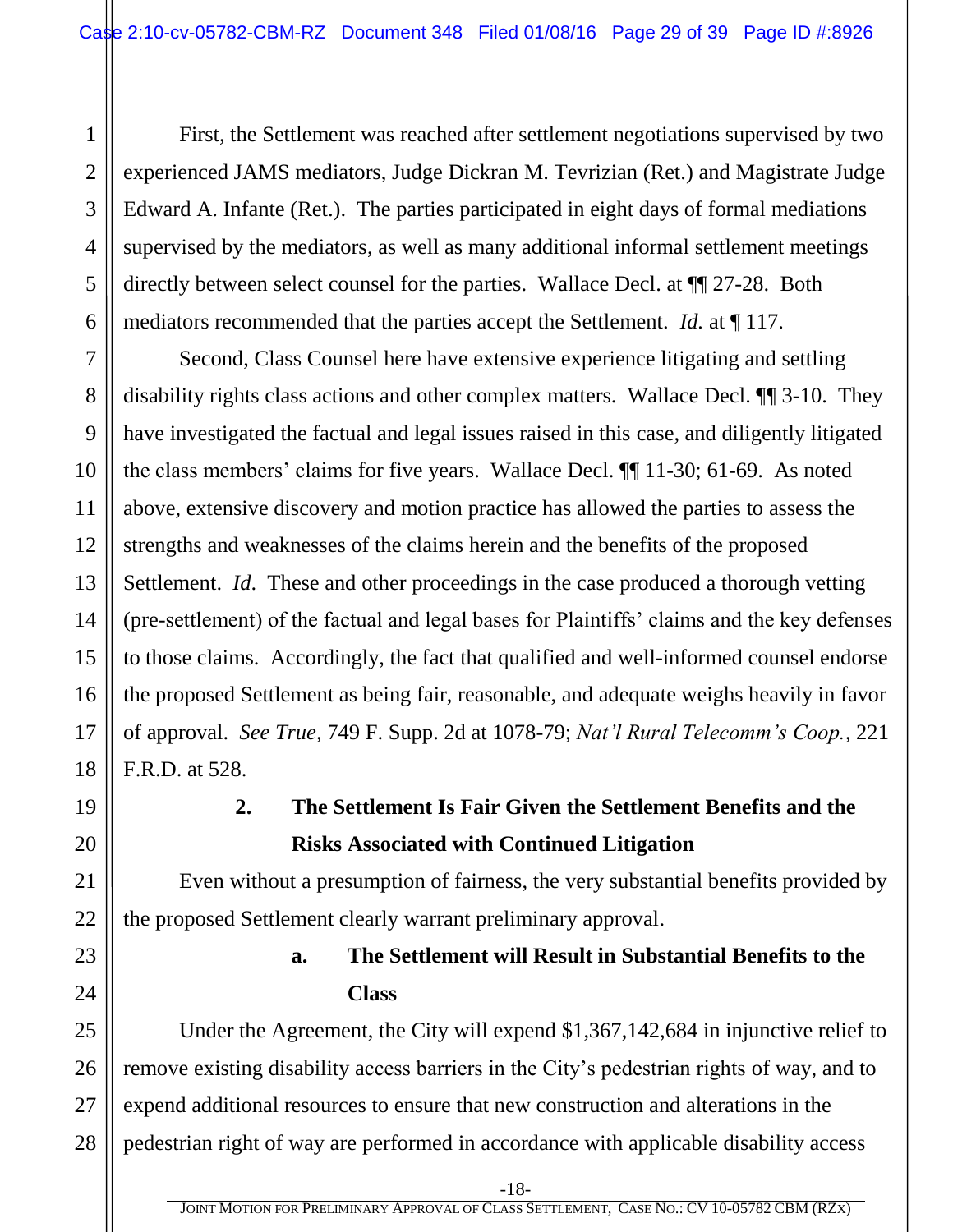1 2 3 4 5 6 7 8 9 10 11 12 13 14 15 16 17 standards, thereby conferring a substantial benefit on class members. According to the available information prepared by City officials, the City's sidewalk system requires an estimated \$1.5 billion in repairs (Wallace Decl. ¶ 21; Exh. G), which includes the estimated cost not only to provide increased program access to the City's pedestrian right of way, but also to improve other accessibility features which may be beyond the scope of the disability access laws. Thus, the proposed Settlement will provide injunctive relief that is reasonably calculated to effectuate the repairs necessary to make the City's pedestrian rights of way accessible to persons with mobility disabilities. This is an excellent result for the Plaintiff class, and it is doubtful that this Court would order greater relief. Wallace Decl. ¶ 116. Even if Plaintiffs were able to obtain greater relief after a trial on the merits, the inherent risks of litigation, and the protracted delays associated with trial and the inevitable appeals thereafter, weigh heavily in favor of the very substantial relief guaranteed to the class members by the proposed Settlement on a much faster time frame. *See Nat'l Rural Telecomm's Coop.*, 221 F.R.D. at 526 ("'In most situations, unless the settlement is clearly inadequate, its acceptance and approval are preferable to lengthy and expensive litigation with uncertain results.'") (quoting *Newberg* § 11:50 at 155).

Moreover, even if the proposed Settlement amount were less than the potential maximum relief that could be obtained at trial, this would not weigh against settlement approval. A proposed settlement is not to be measured against a hypothetical ideal result that might have been achieved. *See, e.g., In re Heritage Bond Litig.*, 2005 WL 1594403, at \* 2 (C.D. Cal. June 10, 2005) (quoting *Officers for Justice*, 688 F.2d at 625) (a proposed settlement should not "'be judged against a hypothetical or speculative measure of what might have been achieved'"); *Nat'l Rural Telecomm's Coop.*, 221 F.R.D. at 527 ("[I]t is well-settled law that a proposed settlement may be acceptable even though it amounts to only a fraction of the potential recovery that might be available to the class members at trial.").

18

19

20

21

22

23

24

25

26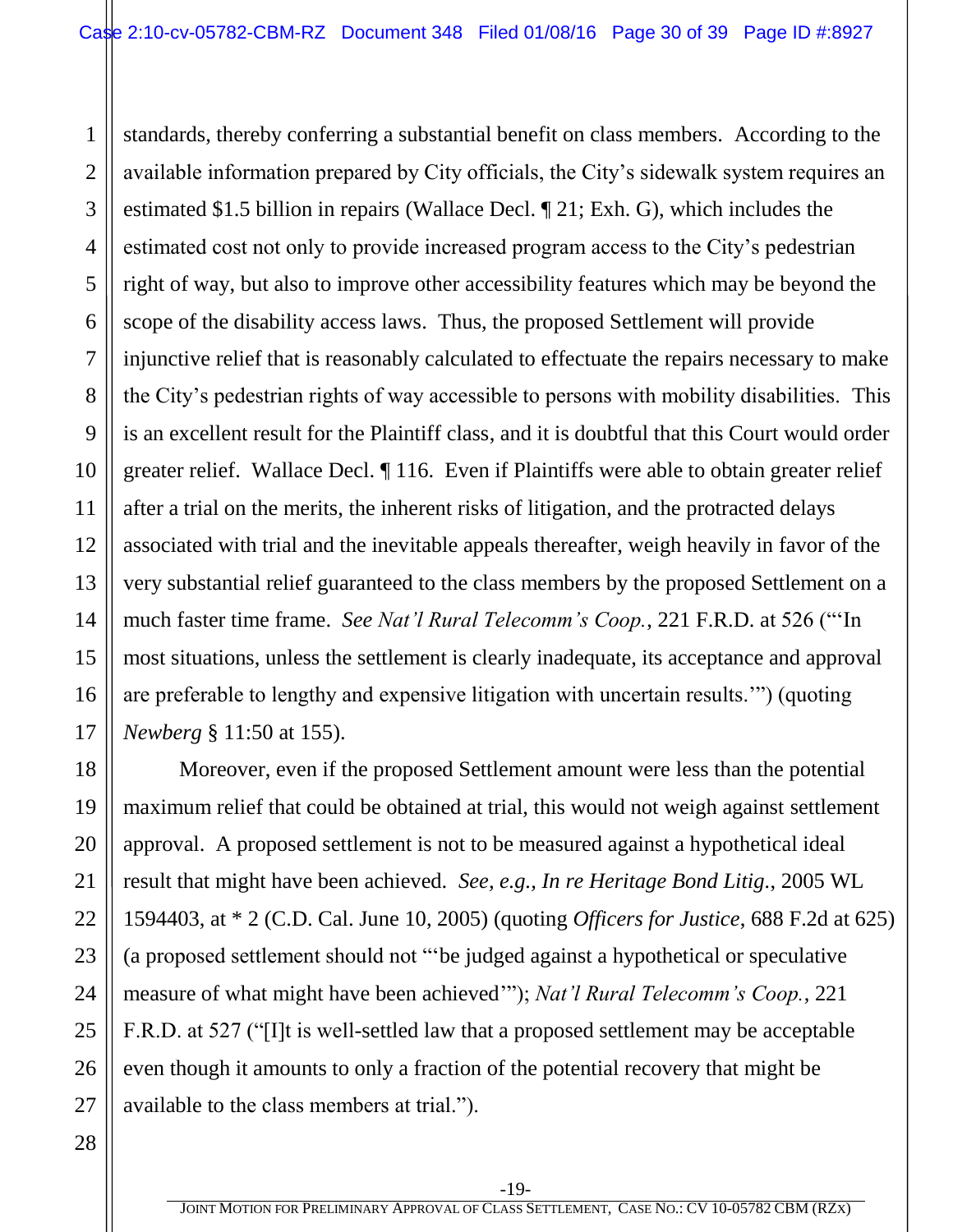<span id="page-30-0"></span>1

#### **b. The Litigation Risks Support Preliminary Approval**

The potential risks attending further litigation support preliminary approval. Courts have long recognized the inherent risks and "vagaries of litigation," and emphasized the comparative benefits of "immediate recovery by way of the compromise to the mere possibility of relief in the future, after protracted and expensive litigation." *Nat'l Rural Telecomm's Coop.*, 221 F.R.D. at 526.Proceeding to trial (and the inevitable appeals) could add four years or more to the resolution of this case, which has already been pending for over five years. Given the importance of the accessibility of the City's pedestrian rights of way to the class members lives, the potential for years of delayed recovery is a significant concern. Considered against the risks of continued litigation, and the importance of the accessibility of the pedestrian rights of way to the Class Members, the totality of relief provided under the proposed Settlement is more than adequate and well within the range of reasonableness. Wallace Decl. ¶¶ 116-22.

### **3. The Service Awards to the Class Representatives Are Fair and Reasonable and Routinely Approved**

<span id="page-30-1"></span>Under the proposed Settlement, service awards of \$5,000 will be paid to named Plaintiffs Mark Willits, Judy Griffin, and Brent Pilgreen, and a service award of \$25,000 will be paid to named Plaintiff CALIF. *See* Settlement at § 20. These service awards are nominal, and will not be paid from the \$1.36 billion allocated for injunctive relief to remediate existing Pedestrian Facilities.

It is Plaintiffs' position herein that the named plaintiffs in class action litigation are eligible for reasonable service awards. Service awards "are intended to compensate class representatives for work done on behalf of the class, to make up for financial or reputational risk undertaken in bringing the action, and, sometimes, to recognize their willingness to act as a private attorney general." *Rodriguez v. West Publ'g Corp.*, 563 F.3d 948, 958-59 (9th Cir. 2009); *see also Weeks*, 2013 WL 6531177, at \*34. The factors courts use in determining whether to authorize a service award include: "'1) the risk to the class representative in commencing suit, both financial and otherwise; 2) the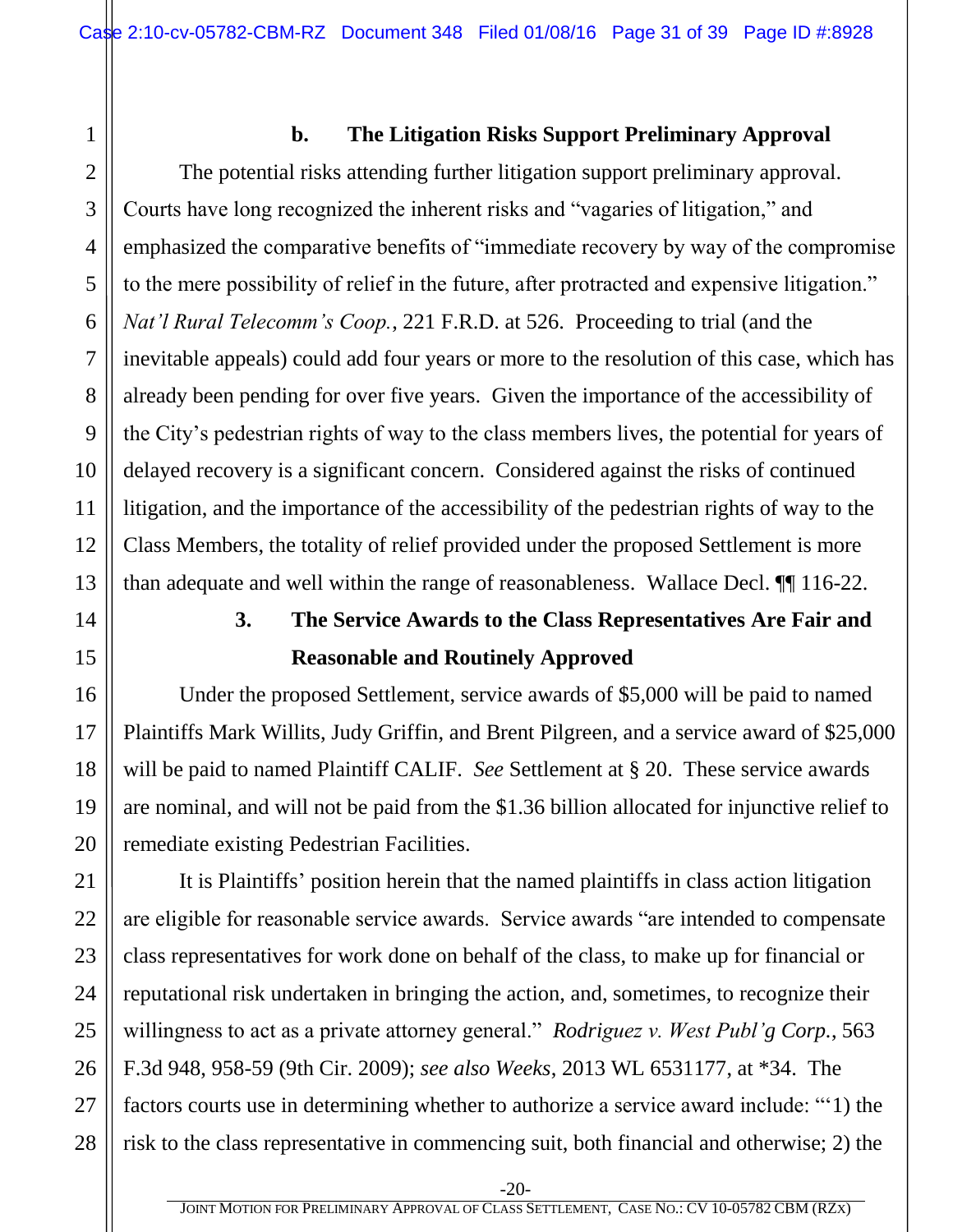3 4 5 notoriety and personal difficulties encountered by the class representative; 3) the amount of time and effort spent by the class representatives; 4) the duration of the litigation[;] and 5) the personal benefit (or lack thereof) enjoyed by the class representative as a result of the litigation.'" *Weeks*, 2013 WL 6531177, at \*35 (quoting *Van Vranken v. Atlantic Richfield Co.*, 901 F. Supp. 294, 299 (N.D. Cal. 1995)).

Plaintiffs contend that the amounts requested here are reasonable and within the range approved by the Ninth Circuit and other district courts. *See, e.g., In re Online DVD-Rental Antitrust Litig.*, 779 F.3d 934, 947-48 (9th Cir. 2015) (approving service awards and stating "The incentive awards are \$5,000, an amount we said was reasonable in *Staton*.") (citing *Staton v. Boeing Co.*, 327 F.3d 938, 976-77 (9th Cir. 2003)); *In re Mego Fin. Corp. Sec. Litig.*, 213 F.3d 454, 463 (9th Cir. 2000) (approving \$5,000 incentive award); *Weeks*, 2013 WL 6531177, at \*35-37 ("An incentive award of \$5,000 per class representative is in line with other awards approved in this circuit."); *Alberto v. GMRI, Inc.*, 252 F.R.D. 652, 669 (E.D. Cal. 2008) ("Courts have generally found that \$5,000 incentive payments are reasonable.").

All of the above factors support the service awards requested here. The relatively small service awards are intended to compensate the named Plaintiffs for the important role they played for the benefit of the class, and the substantial time, effort, and risks they undertook to secure the result obtained on behalf of the class. In agreeing to serve as class representatives, they accepted the responsibility of representing the interests of all class members. Wallace Decl. ¶¶ 55-56. They provided information during lengthy interviews, responded to extensive written discovery, provided documents, identified witnesses, assisted Class Counsel in preparing for depositions and in seeking discovery, and prepared for and sat for their own depositions. *Id.* They also assisted in preparing and evaluating the case for mediation, and in the settlement process itself. *Id.* 

26 27 The named Plaintiffs have also entered into settlements of their separate individual cases for money damages against the City. *Id.* at ¶ 54.

28

//

1

2

6

7

8

9

10

11

12

13

14

15

16

17

18

19

20

21

22

23

24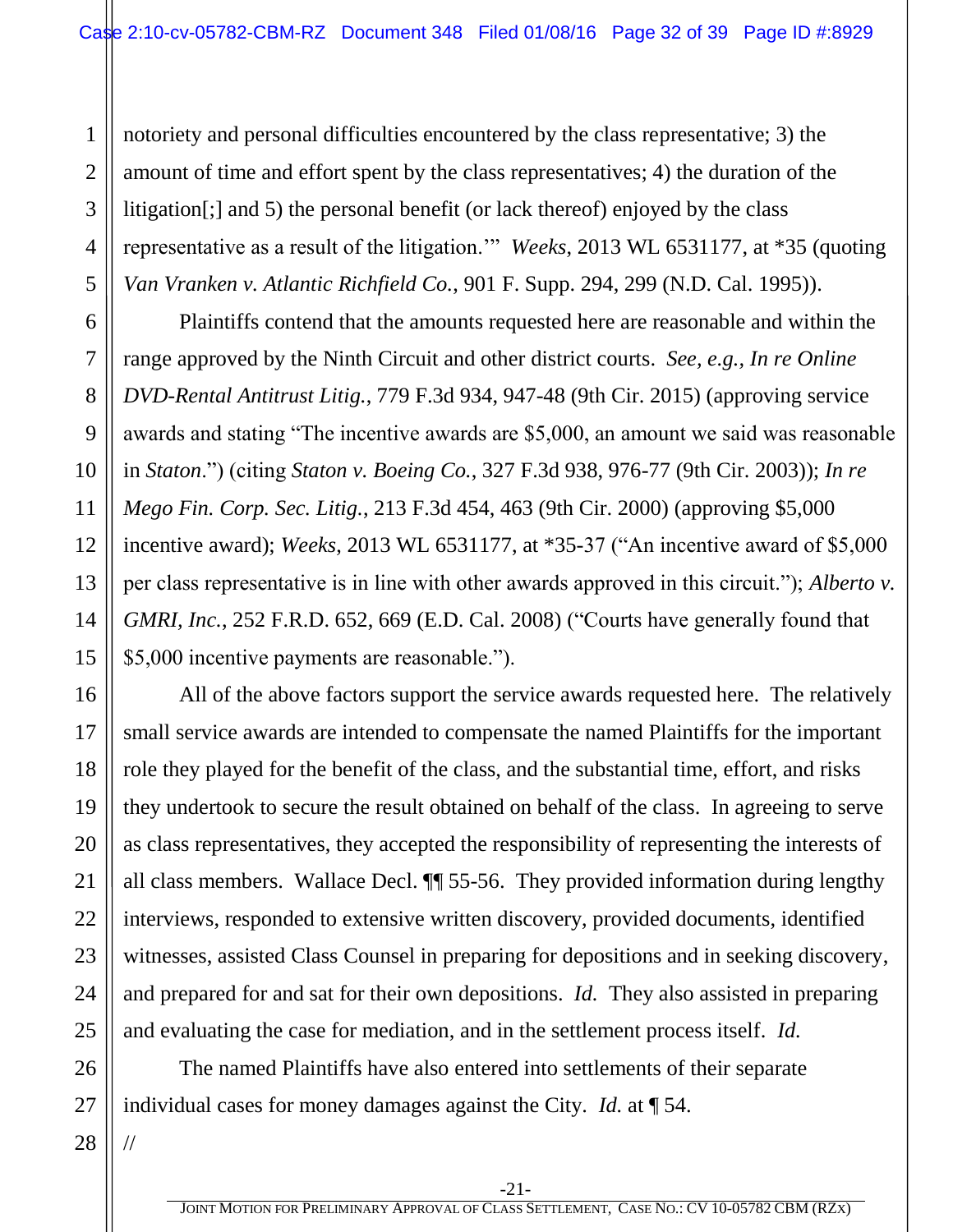17

18

19

20

21

22

23

24

25

26

27

28

#### **4. The Court Should Preliminarily Approve Class Counsel's Attorneys' Fees and Costs Because They Are Reasonable**

<span id="page-32-0"></span>Plaintiffs believe that the amounts proposed in the Settlement regarding attorneys' fees and reimbursement of litigation costs and expenses fall within an acceptable range. A plaintiff prevails for purposes of a fee award, if she "has succeeded on 'any significant issue in litigation which achieve[d] some of the benefit the parties sought in bringing suit.'" *Tex. State Teachers Ass'n v. Garland Indep. Sch. Dist.*, 489 U.S. 782, 791-792 (1989) (internal citation omitted); *Hensley v. Eckerhart*, 461 U.S. 424, 433 (1983) (same). A plaintiff is a prevailing party where she obtains a successful settlement. *See Farrar v. Hobby*, 506 U.S. 103, 111 (1992). Here, Plaintiffs claim that they are entitled to recover their reasonable attorneys' fees, costs and litigation expenses because they obtained a successful settlement.

Class Counsel seek \$13,300,000 for a reasonable award of attorneys' fees and \$1,700,000 for costs and litigation expenses advanced by Counsel. This fee amount is reasonable based on the lodestar method plus a multiplier of approximately 1.3. Wallace Decl. ¶¶ 58-113. To date, Class Counsel have incurred over \$9,866,151.62 in attorneys' fees and advanced \$1,728,329.40 in litigation costs and expenses. *Id.* at  $\P$ [112-13.

As discussed in the Wallace Declaration, Counsel's rates fall within the market range for attorneys with reasonably comparable skill, experience and background and who perform similar services in this district. *Camacho v. Bridgeport Fin., Inc.,* 523 F.3d 973, 979 (9th Cir. 2008). Counsel's hours are also reasonable and reflect the exercise of billing judgment, including the elimination of over 1,647 hours, and a reduction of claimed fees in excess of \$574,347.95. Wallace Decl. ¶ 113. Plaintiffs' costs and expenses were likewise reasonably incurred and necessary to the litigation. The City does not make any representations as to the reasonableness or necessity for said fees, but instead confirms that any such fees are subject to the limits negotiated by and between the parties. *See* Settlement at § 21.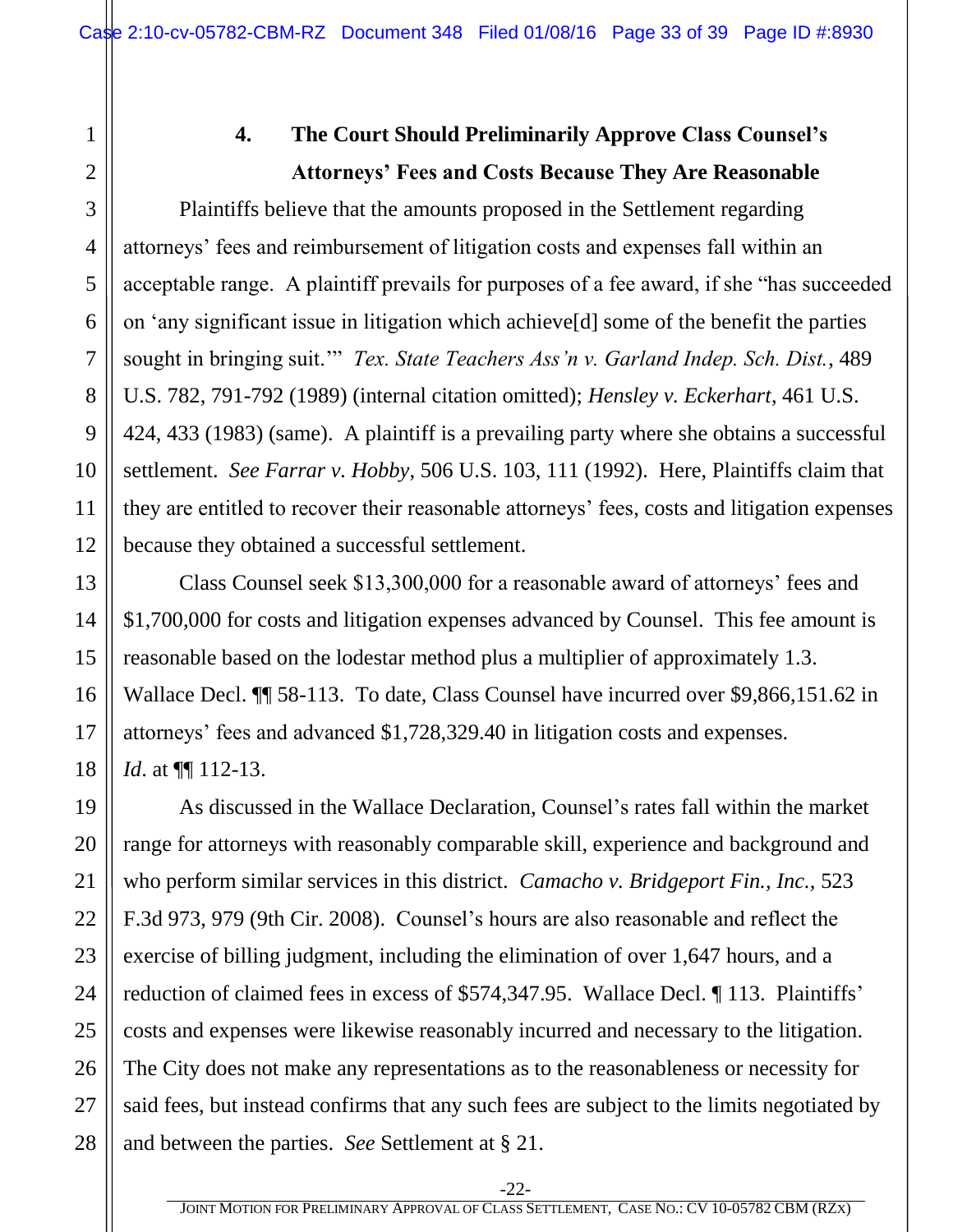Moreover, attorneys' fees, costs and expenses were negotiated by the parties only after the class injunctive relief and service payments were negotiated. Wallace Decl. at ¶¶ 29-30; *see Manual 4th* § 21.7 at 335 (separate negotiation of the class settlement before an agreement on fees is generally preferable). Like the Class Representatives' service awards, Class Counsel's attorneys' fees, costs and expenses will not be paid from the \$1.367 billion Program Access Improvement fund, but will instead be paid separately by the City. *See* Settlement at § 21.

The Ninth Circuit has repeatedly held that district courts should cross-check a claimed fee against a second method of fee calculation, such as the "percentage of recovery" method or the lodestar method used above. *See, e.g.*, *In re Online DVD-Rental Antitrust Lit.*, 779 F.3d at 949 ("One way that a court may demonstrate that its use of a particular method or the amount awarded is reasonable is by conducting a cross-check using the other method."); *In re Bluetooth Headset Prods. Liability Litig.*, 654 F.3d 935, 944-45 (9th Cir. 2011).

Cross-checked against a "percentage of the fund" or "percentage of the recovery" method, the anticipated request for an award of fees, costs and expenses represents approximately 1.6% of the Settlement Fund. The Ninth Circuit has repeatedly held that 25% is the "benchmark" for a reasonable fee award from a quantifiable settlement fund. *See, e.g.*, *Vizcaino v. Microsoft Corp.*, 290 F.3d 1043, 1047-48 (9th Cir. 2002); *Hanlon*, 150 F.3d at 1029 (affirming fee award and stating "The fee award of \$5.2 million represents roughly 4.5% of this 'common fund', significantly less than the 25% commonly used under *Six Mexican Workers*."); *Six (6) Mexican Workers v. Ariz. Citrus Growers*, 904 F.3d 1301, 1311 (9th Cir. 1990). Accordingly, when considered under both the lodestar and percentage of the fund methods, Class Counsel's fees and costs are reasonable under applicable law.

Accordingly, the Court should preliminarily approve Class Counsel's requested fees, costs and expenses. Plaintiffs will provide further detail regarding the requested award in their Motion for fees, costs and expenses pursuant to F.R.C.P. 23(h).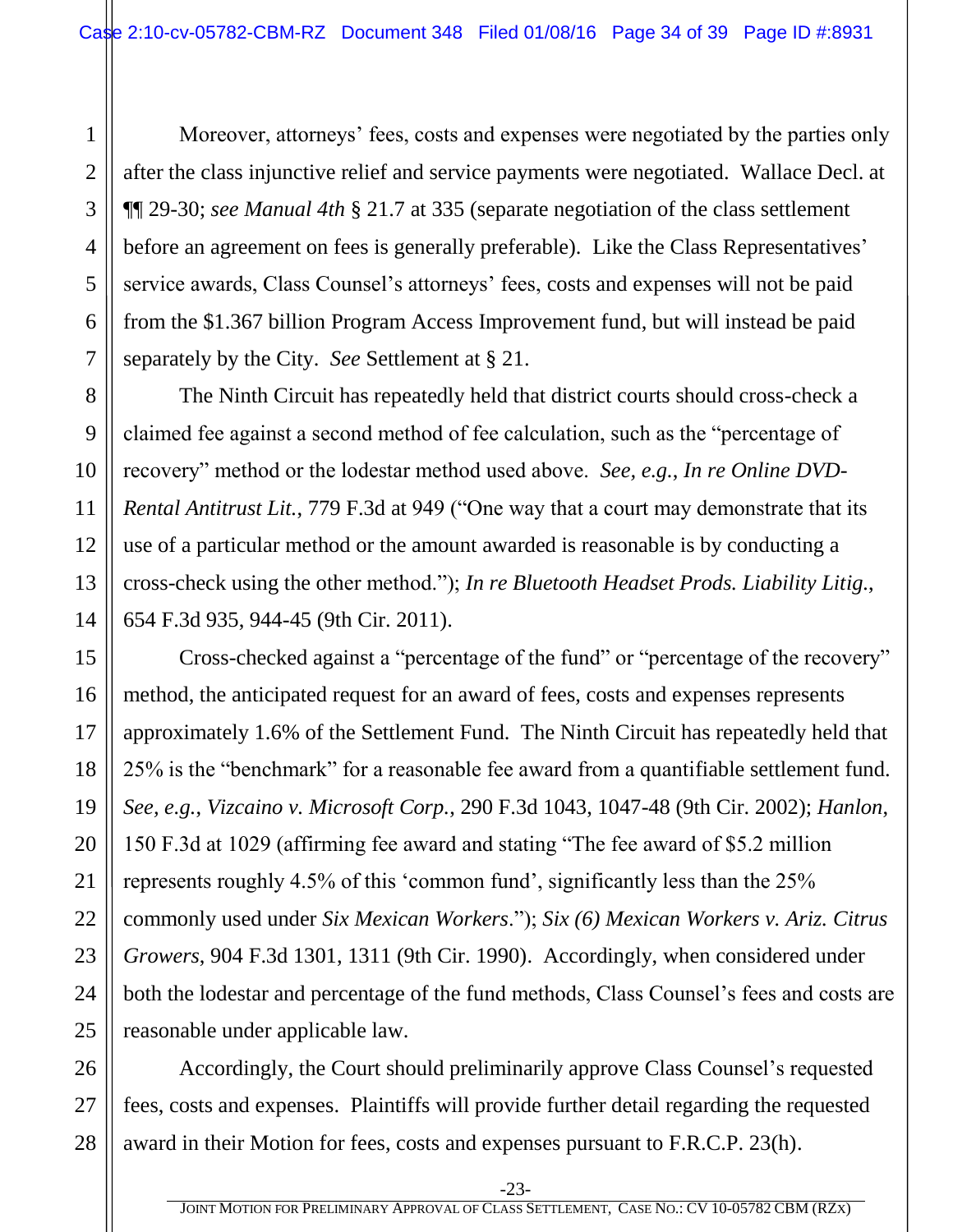<span id="page-34-0"></span>**C. The Proposed Notice Satisfies Due Process and Should be Approved**  Rule 23(e) of the Federal Rules of Civil Procedure provides that "notice of the proposed dismissal or compromise shall be given to all members of the class in a manner that the court directs." Due process requires that interested parties be provided with notice reasonably calculated under the circumstances to apprise them of the pendency of the action and afford them an opportunity to present their objections. *Mullane v. Cent. Hanover Bank & Trust Co.*, 330 U.S. 306, 314 (1950). Notice is satisfactory "if it generally describes the terms of the settlement in sufficient detail to alert those with adverse viewpoints to investigate and to come forward and be heard." *Churchill Vill.*, 361 F.3d at 575 (internal citations omitted). Additionally, notice must be reasonably calculated to reach interested parties. *Mullane*, 339 U.S. at 318.

The notice standard is easily satisfied here. First, the proposed notice clearly and concisely informs the Class Members of the relevant aspects of the litigation and the Settlement, including: (i) a brief statement of the *Willits* action, the settlement embodied and the claims released by the Settlement Class; (ii) the date and time of the hearing on final approval; (iii) the deadline and process for submitting objections to the proposed Agreement; and (iv) the web page, address, and telephone and fax numbers that may be used to obtain a copy of the notice of Settlement in English, Spanish, or alternative accessible formats for individuals with visual impairments. *See* Settlement § 6.5 & Exhibit B.

The proposed Settlement sets forth the following distribution plan: Within fortyfive (45) days after this Court issues its Order on preliminary approval, the City shall publish the notice of Settlement for four (4) consecutive weeks in the *Los Angeles Times* and *The Los Angeles Daily News* in English and in *La Opinion* in Spanish. Within twenty (20) days after the Court issues its Order on preliminary approval, the City will post the notice in English, Spanish and an accessible electronic format, on the City's official website, on the Bureau of Street Services' official website, and on the Department of Disability's official website, and the notice will remain posted for four

-24-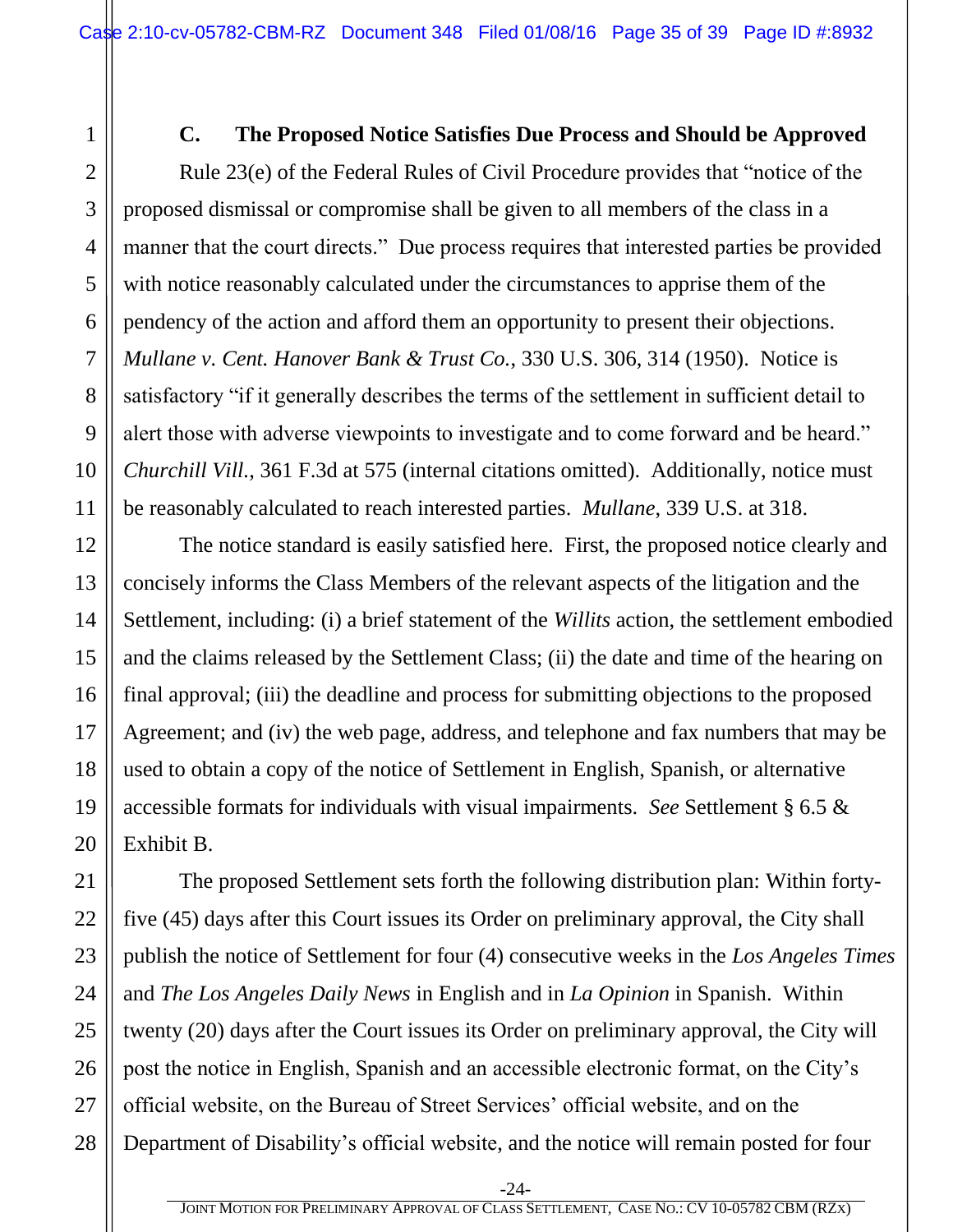2 3 4 5 6 7 (4) consecutive weeks. Also within ten (10) days after this Court issues its Order on preliminary approval, Class Counsel will establish a website and publish the notice of Settlement in English, Spanish and an accessible electronic format for individuals with visual impairments. Class Counsel will also provide the notice of Settlement to a minimum of ten disability rights organizations that will in turn, promptly provide the notice of settlement to people with disabilities who reside in Los Angeles. *See*  Settlement, Exhibit F for list of organizations.

The parties have developed this proposed distribution plan taking into account the breadth and magnitude of the Class. Distribution of the notice through publication in multiple local newspapers and posting on multiple accessible websites, coupled with facilitating the direct mailing or emailing of the notice to individual Class Members by those organizations that serve them, will ensure that the notice reaches the maximum number of Class Members in the most efficient and cost-effective manner. The proposed form of notice and the proposed distribution plan will fairly apprise Class Members of the Settlement and their options with respect thereto, and fully satisfies due process requirements for a Rule 23(b)(2) settlement class with no opt out rights. Accordingly, this Court should approve the proposed notice and direct that it be distributed.

<span id="page-35-0"></span>

1

8

9

10

11

12

13

14

15

16

17

18

19

20

21

22

23

24

25

26

27

#### **D. The Court Should Approve the Proposed Scheduling Order Including Setting a Date for the Fairness Hearing**

Once the Court grants preliminary approval and notice is provided, the Court conducts a "fairness hearing," at which all interested parties are afforded an opportunity to be heard. At such a hearing, the Court conducts a substantive evaluation of the proposed settlement to determine whether it is "fundamentally fair, adequate, and reasonable." *See, e.g.*, *Officers for Justice*, 688 F.2d at 625; *In re Oracle Sec. Litig*., 829 F. Supp. 1176, 1179 (N.D. Cal. 1993).

The parties propose the following schedule: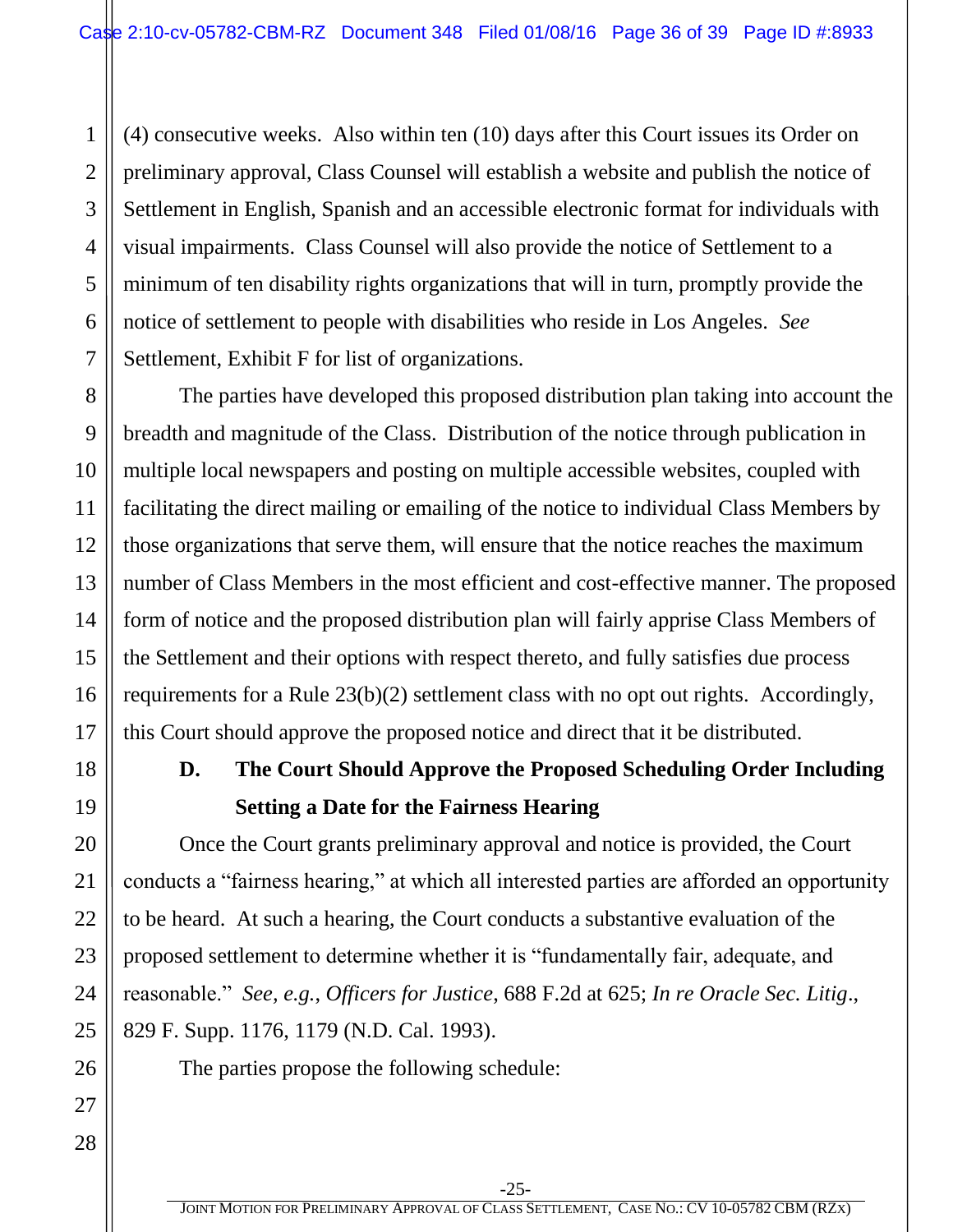| $\mathbf{1}$          | <b>Publication of Settlement Notice for</b><br>four consecutive weeks in The Los<br>Angeles Times, The Los Angeles Daily | To be completed within 45 days after<br>entry of Order granting preliminary<br>approval |
|-----------------------|--------------------------------------------------------------------------------------------------------------------------|-----------------------------------------------------------------------------------------|
| $\overline{2}$        | News, and La Opinion                                                                                                     |                                                                                         |
| 3                     | Posting of Settlement Notice on the<br>City's official website                                                           | Within 20 days after entry of Order<br>granting preliminary approval                    |
| 4                     | <b>Provision of Settlement Notice to</b><br>organizations listed on Exhibit F to the                                     | Within 10 days after entry of Order<br>granting preliminary approval                    |
| 5                     | proposed Agreement                                                                                                       |                                                                                         |
| 6<br>7                | <b>Establishment of website by Class</b><br>Counsel electronically publishing<br>notice                                  | Within 10 days after entry of Order<br>granting preliminary approval                    |
| 8                     | Deadline for Plaintiffs to file Motion<br>for Attorneys' Fees and Costs                                                  | Within 10 days after entry of Order<br>granting preliminary approval                    |
| 9                     | Deadline for objections by Class<br><b>Members</b>                                                                       | Within 45 days after notice to the<br>Settlement Class.                                 |
| $\boldsymbol{0}$<br>1 | Deadline for Class Counsel and/or the<br>City to respond to any timely-filed                                             | 5 days before Final Approval Hearing                                                    |
|                       | objections                                                                                                               |                                                                                         |
| $\overline{2}$        | Final Approval Hearing                                                                                                   | To be determined by the Court                                                           |

#### <span id="page-36-0"></span>**V. CONCLUSION**

For the foregoing reasons, the parties respectfully request that this Court: (1) grant preliminary approval of the Settlement Agreement and Release of Claims; (2) certify the proposed Settlement Class and appoint named Plaintiffs and their counsel as proper representatives of the Settlement Class; (3) approve and direct the publication of the class notice proposed by the Parties; (4) schedule a fairness hearing for final approval of the Settlement; and (5) authorize the issuance of the requested findings set forth in Section III.F., above, as part of the Final Approval process.

DATED: January 8, 2016 Respectfully submitted,

SCHNEIDER WALLACE COTTRELL KONECKY WOTKYNS, LLP

By: /s/*Guy B. Wallace* Guy B. Wallace Counsel for Plaintiffs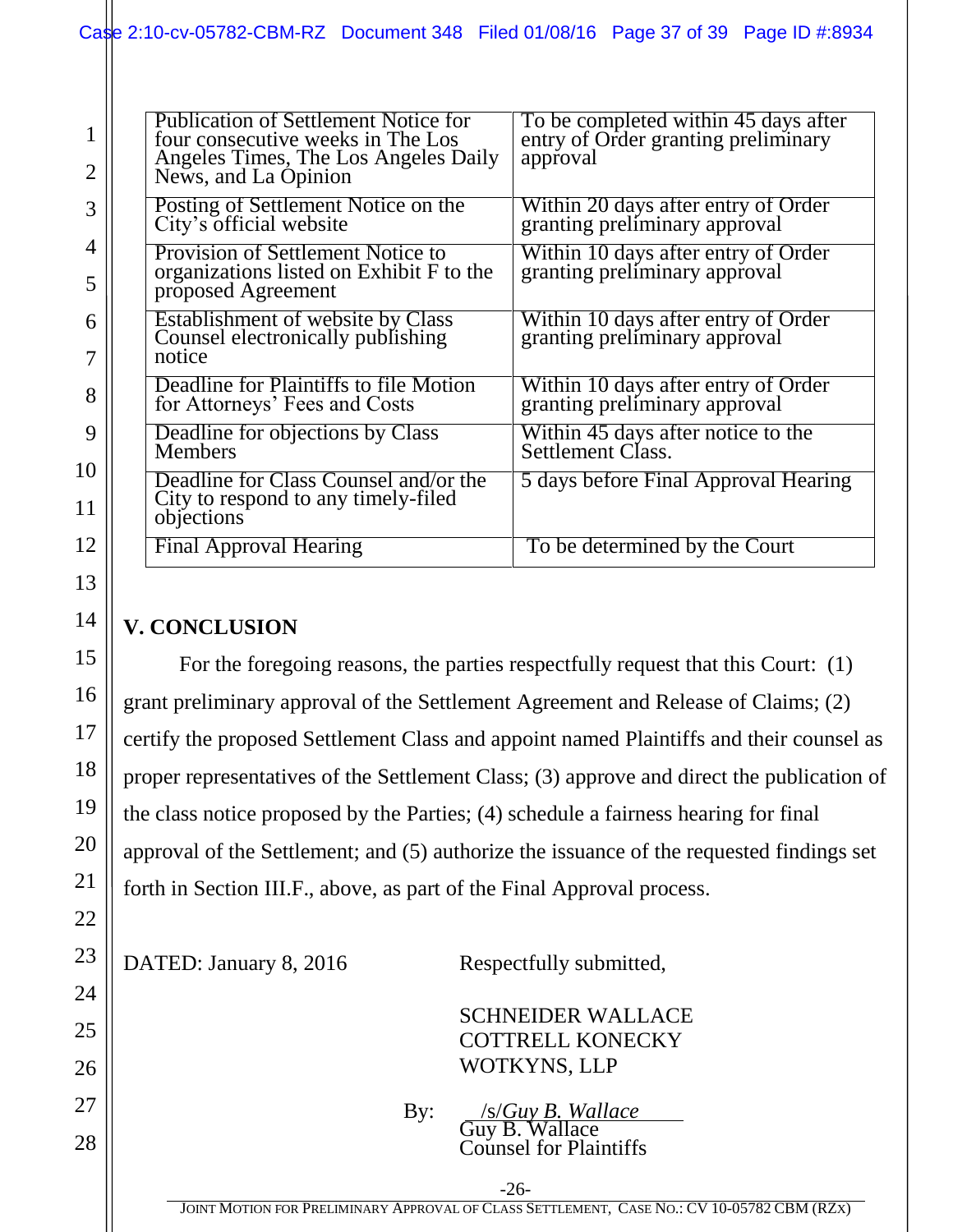